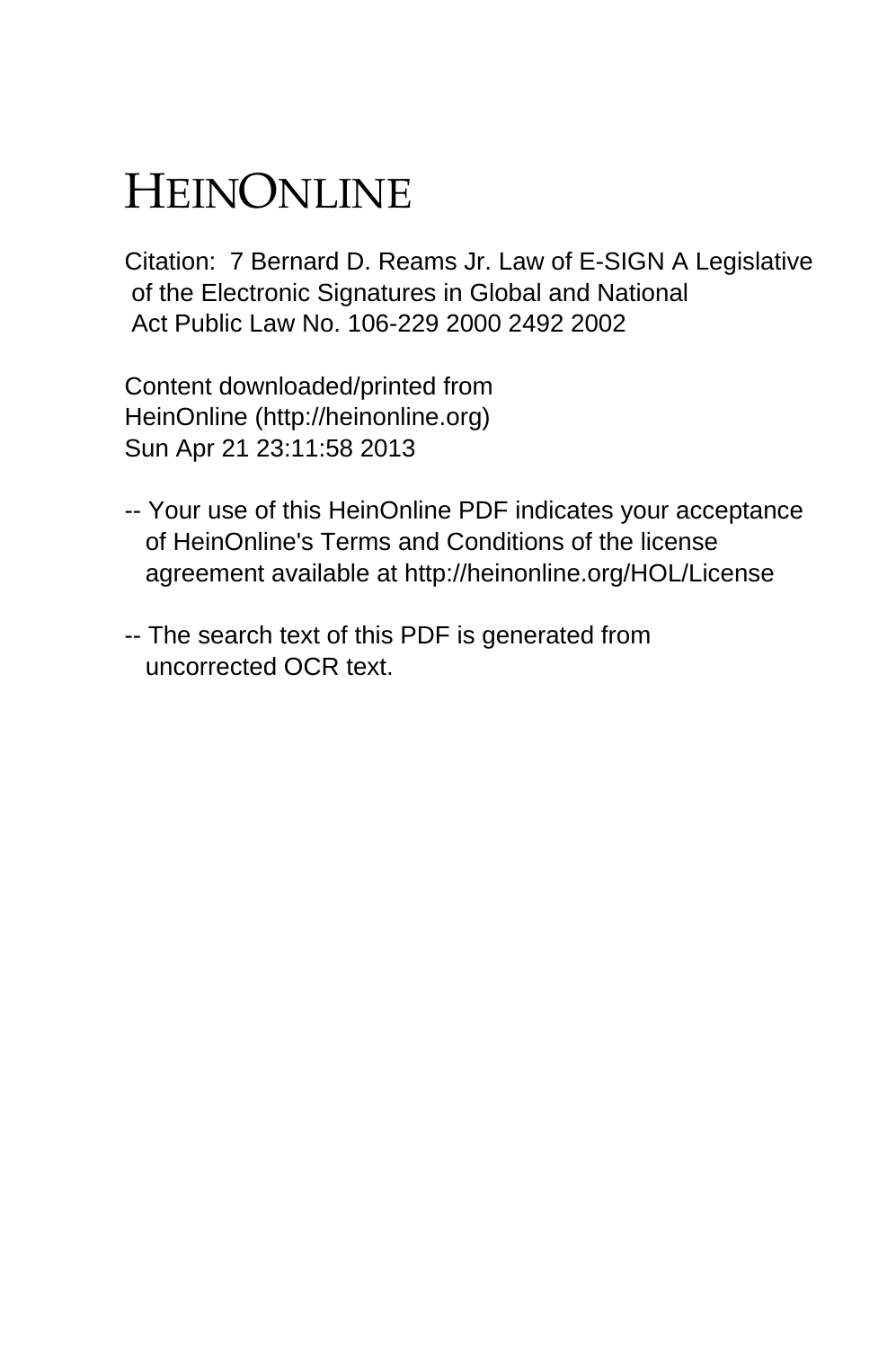## **DEPARTMENT OF COMMERCE**

Bureau of Export **Administration**

**15 CFR Parts 734, 740,742,770,772, and** 774

**[Docket** No. **000110010-0010-01]** RIN: **0694-ACI1**

## **Revisions to** Encryption Items

**AGENCY:** Bureau of Export Administration, Commerce. **ACTION:** Interim final rule; request for comments.

SUMMARY: This rule amends the Export Admniistration Regulations (EAR) to allow the export and reexport of any encryption commodity or software to individuals, commercial firms, and other non-government end-users in all destinations. It also allows exports and reexports of retail encryption commodities and software to all endusers in all destinations. Post-export reporting requirements are streamlined, and changes are made to reflect amendments to the Wassenaar Arrangement. This rule implements the encryption policy announced by the White House on September **16** and will simplify U.S. encryption export rules. Restrictions on terrorist supporting states (Cuba, Iran, Iraq, Libya, North Korea, Sudan or Syria), their nationals and other sanctioned entities are not changed by this rule.

**DATES:** This rule is effective January 14, 2000. Comments must be received on or before May **15,** 2000.

**ADDRESSES:** Written comments on ttis rule should be sent to Frank **J.** Ruggiero, Regulatory Policy Division, Bureau of Export Administration, Department of Commerce, P.O. Box 273, Washington, DC 20044. Express mail address: Frank **J.** Ruggiero, Regulatory Policy Division, Bureau of Export Administration, Department of Commerce, 14th Street and Pennsylvania Ave, N.W., Room 2705, Washington, **DC** 20230. **FOR FURTHER INFORMATION CONTACT:** James **A.** Lewis, Director, Office of Strategic Trade, at (202) 482-0092. SUPPLEMENTARY INFORMATION:

## Background:

On September **16, 1999,** the **U.S.** announced a new approach **to** its encryption export control policy. This approach rests on three principles: A technical review of encryption products in advance of sale, a streamlined postexport reporting system, and a process that permits the government to review exports of strong encryption to foreign governments. The full range of national

interests continue to **be** served by this new policy: supporting law enforcement<br>and national security, protecting privacy and promoting electronic commerce. Encryption export controls will be simptified and U.S. companies will have new opportunities to sell their products in the global marketplace. This regulation also implements

changes for encryption items made by the Wassenaar Arrangement, including: conversion of Category 5-Part 2 (Information Security) of the Commerce Control List **(CCL)** to a positive list; creation of a Cryptography Note and removal of encryption software from the General Software Note; decontrol of 04- **bit** mass market software and commodities, including components; and decontrol **of** certain 512-bit key

management products. The EAR is amended as follows: 1. In § 734.2, Inportant EAR Terms and Principles, unrestricted encryption source code under § 740.13(e), commercial encryption source code under **§** 740.17(a)(5)(i) **and** retail products under § 740.17(a)(3) are exempted from Internet download screening requirements in § 734.2 (b)(9)(ifi). A revised screening mechanism for other encryption products exported to government end-users is added. Please note that **§** 734.2(b)(9) contains the relevant definitions for the export of encryption source code and object code software. In addition, cross-referencing changes are made to §§ 734.7, **734.8,** and 734.9. 2. in § 740.13, Technology and

Software Unrestricted, changes are made to reflect amendments to the Wassenaar Arrangement. Specifically, encryption software is no longer eligible for mass market treatment under the General Software Note. Encryption commodities and software **are** now eligible for mass market treatment under the new Cryptography Note in Category<br>5—Part 2 of the CCL. This Note multilaterally decontrols mass market encryption commodities and software up to and including 64-bits. Such products, after review and classification by BXA, are classified under Export Commodity Control Numbers (ECCNs) **5A992** or **5D0992,** thereby releasing them from "E" (Encryption Items) and **"NS"** (National Security) controls, and making them eligible for export and reexport **to** all destinations (see § 742.15(b)(1)(ii) of the EAR). Once mass market encryption software and commodities **ame** released from "EI" controls they may be eligible for de *minimis* and publicly available treatment (see part 734 of the EAR). 3. Also in § 740.13, to, in part, take

into account the "open source approach to software development,

unreshicted encryption source code not subject **to** an express agreement for the payment of a licensing fee or royalty for commercial production or sale of any product developed using the source **code** can, without review, **be** released from "E" controls and exported and reexported under License Exception **TSU.** Intellectual property protection (e.g., copyright, patent, or trademark) would not, by itself., be construed **as** an express agreement for the payment of a licensing fee or royalty for commercial production or sale of any product developed using the source code. To qualify, exporters must notify BXA of the Internet location (e.g., URL or<br>Internet address) or provide a copy of<br>the source code by the time of export These notifications are ouly required for the initial export; there are no notification requirements for end-users subsequently using the source code. Notification can be made by e-mail to crypt@bxa.doC.gov. Review and classification are not

required for foreign made products using this source code. Moreover, under § 744.9, exporters of unrestricted encryption source code are not restrained from providing technical assistance to foreign persons working with such source code. In addition, exporters of source code are not subject to Internet download screening requirements under **§** 734.2(b)(9)(ii). Posting of the source code on the Internet **(e.g.,** FTP or World Wide Web site), where it may be downloaded by anyone, would not establish "knowledge" (as that term is defined in the EAR) of a prohibited export or reexport. Such posting would not trigger "red flags" necessitating the affirmative duty to inquire under the "Know Your Customer" guidance provided in Supplement No. 3 to Part 732. Otherwise, compliance with EAR requirements as to prohibited exports and reexports still apply. 4. **In §** 740.17, Encryption

Commodities and Software, language is added to implement the Administration's new policy. License Exception **ENC** (Encryption Commodities and Software) is revised as

**follows:** a. Encryption items under ECCNs 5A002, **5D002** or **5E002** can be exported and reexported to foreign subsidiaries of **U.S.** companies, including the transfer of encryption technology to their foreign employees in the **U.S.,** without technical review and classification. Any items developed by the U.S. company for sale or retransfer outside the U.S. company are subject to review and classification by BXA. Foreign companies with subsidiaries in the U.S.

HeinOnline -- 7 Bernard D. Reams, Jr., Law of E-SIGN: A Legislative History of the Electronic Signatures in Global and National Commerce Act, Public Law No. 106-229 (2000) 2492 2002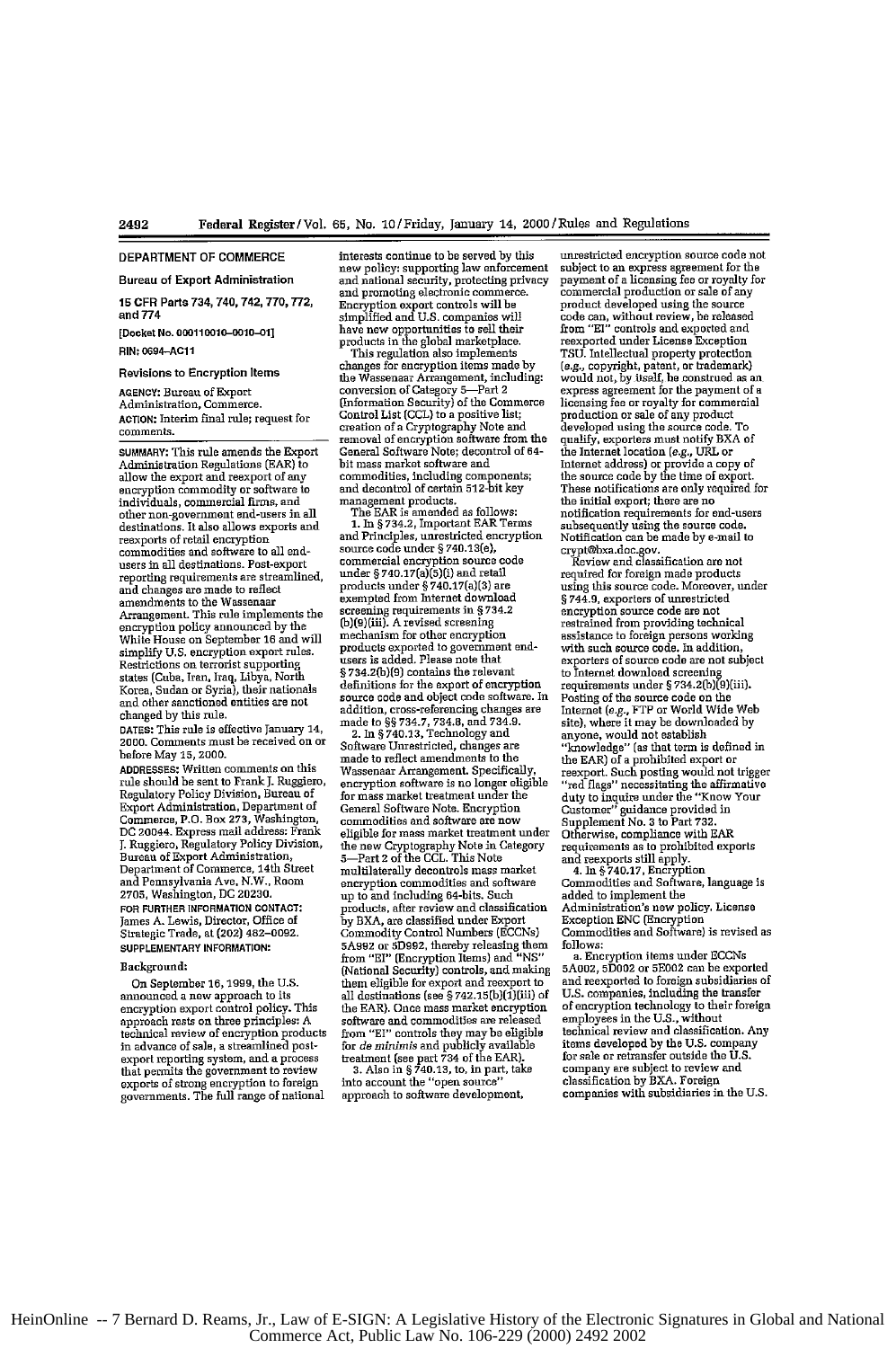**can** apply for Encryption Licensing treatment equivalent to that extended to foreign subsidiaries of U.S. parent companies.<br>b. A new paragraph, entitled

**b. A** new paragraph, entitled "Encryption commodities and software," is created to implement the broad authorization for encryption exports contained in the September 16 announcement. Under this paragraph, any encryption commodity, software or components of **any** key length classified under **ECCNs 5A002** and **5D02** can be exported and reexported to individuals, commercial firms and other nongovernment end-users. Previous sectorspecific liberalizations for banks and financial institutions, health and medical end-users and on-line merchants ao subsumed into this new paragraph. Previous restrictions limiting exports to foreign commercial firms for internal company proprietary use **are** removed. In addition, foreign products developed from encryption components, while subject to the EAR, do not require review and classification prior to reexport. Exports and reexports to government end-users require a license.

c. A new paragraph entitled "Retail encryption commodities and software" is created. Retail encryption commodities and software under ECCNs **5Ae02** and **5D02** me those which are widely available and can be exported **and** reexported to any end-user telecommunications service provider), to provide products and services (e.g., *e*commerce, client-server applications, or software subscriptions) to any end-user. The criteria to determine eligibility as a retail product include functionality, sales volume, distribution methods, ability to modify products and requirements for substantial support by the supplier. Substantial support for retail encryption commodities and software wold mean a service contract or other significant vendor support beyond what is minimally necessary for the product's operation. Help desk calls<br>are not considered substantial support. Refer to § 740.17(a)(3) of the EAR for a detailed definition **of** retail encryption cormmodities and software (which may include components as well as encryption source code) and an illustrative, yet non-restrictive, list of such products. Finance-specific, 56-bit non-mass market products with a **key** exchange greater than 512 bits and up to 1024 bits, network-based applications and other products which **are** functionally equivalent to retail

products are considered retail products. Encryption software patches for retail products remain eligible under License

Exception **TSU** and certain upgrades for retail products, where the cryptographic functionality has not changed, **ace** authorized under License Exception **ENC.** Also, foreign products developed from retail encryption components, while subject to the EAR, require no technical review or license authorization prier to reexport; however, post-export reporting requirements exist. Retail encryption products are not subject to Internet download screening requirements listed in § 734.2(b)(9)(iii); however, all other general prohibitions, such as those for the seven terrorist-supporting countries, apply.

**d. A** new paragraph is added to License Exception **ENC** entitled "Telecommunications and Internet service providers." Telecommunications **and** nteenet service providers can obtain and use any encryption product under this license exception to provide encryption services, including public key infrastructure services for the general public; however, provision of services specific to governments (e.g.,<br>running a virtual private network for a government agency), will require a license.

e. A paragraph entitled "Commercial encryption source code and general purpose encryption toolkits" is added. You may export and reexport general purpose encryption toolkits and encryption source code, not released under § 740.13, classified under ECCN 5Do02, subject to the following provisions:

**(1)** Commercial encryption source code which would be considered publicly available under § **734.3** and which is subject to an express agreement for the payment of a licensing fee or royalty for commercial production or sale of any product developed using the source code, **can** be exported or reexported to any end-user. This source<br>code, which includes some<br>"community" source code, may be "community" source code, may be<br>exported or reexported without review and classification, provided you have<br>submitted to BXA, by the time of export<br>written notification of the Internet<br>location (e.g., URL or Internet address) location (e.g., URL or Internet address)<br>or a copy of the source code. These notifications are only required for the initial export; there are no notification requirements for end-users subsequently utilizing the source code. The notification can **be** sent via e-mail to crypt@bxa.doc.gov.

(2) Encryption source code which would not **be** considered publicly available may be exported or reexported to any non-government end-user after review and classification **by** BXA. **(3)** General purpose encryption toolkits may be exported **and** reexported after review and classification by **BXA** to **any** non-government end-user.

**Note** to this paragraph: Neither review **and** elssification **nor** reexport licensing requirements are required **under** this section for foreign finished products using **U.S.-** origin source code, toolkits and components; sale with source cours and general purpose<br>or and general purpose of any paragraph is limited to the small address<br>of the foreign manufacturer and extain non-<br>proprietary technical information about the<br>proprietary technic exports and reexports and reexports and reexports and reexports to Denied Persons and embargoed destinations.

. Grandfathering and Upgrades in Key Length: Encryption commodities and software previously approved under a license, or eligible for License Exception ENC, excluding items previously approved only to **U.S.** subsidiaries, can **be** exported and reexported to non-government end-users without additional review and classification. Previously classified financial-specific or certain 56-bit products are eligible for export and reexport to any end-users without an<br>additional classification. All previously classified products can be upgraded provided the only change is in the key length used for confidentiality **and** key exchange. Exporters must, prior to expert of an upgraded product, certify in a letter from a corporate official *the* only change is the key length **for** confidentiality or key exchange algorithms and there is no other change

in cryptographic functionality.<br>g. Exporters may export any product days after mceipt **by** BXA of a complete classification request, unless otherwise notified by BXA. No exports to government end-users are allowed under this provision and BXA reserves the right to suspend eligibility in those instances where requested additional information has not been provided or when the classification review is not proceeding in an appropriate fashion. h. Reporting requirements under

License Exception **ENC** are eliminated for many encryption items. Remaining reporting requirements are streamlined to reflect business models normally used **by** exporters. Note that reporting used by exporters. Note that reporting<br>requirements for exports and reexports of encryption components can be adjusted or reduced, on **a** case-by-case basis, provided an exporter supplies BXA with sufficient information during the initial technical review of the U.S.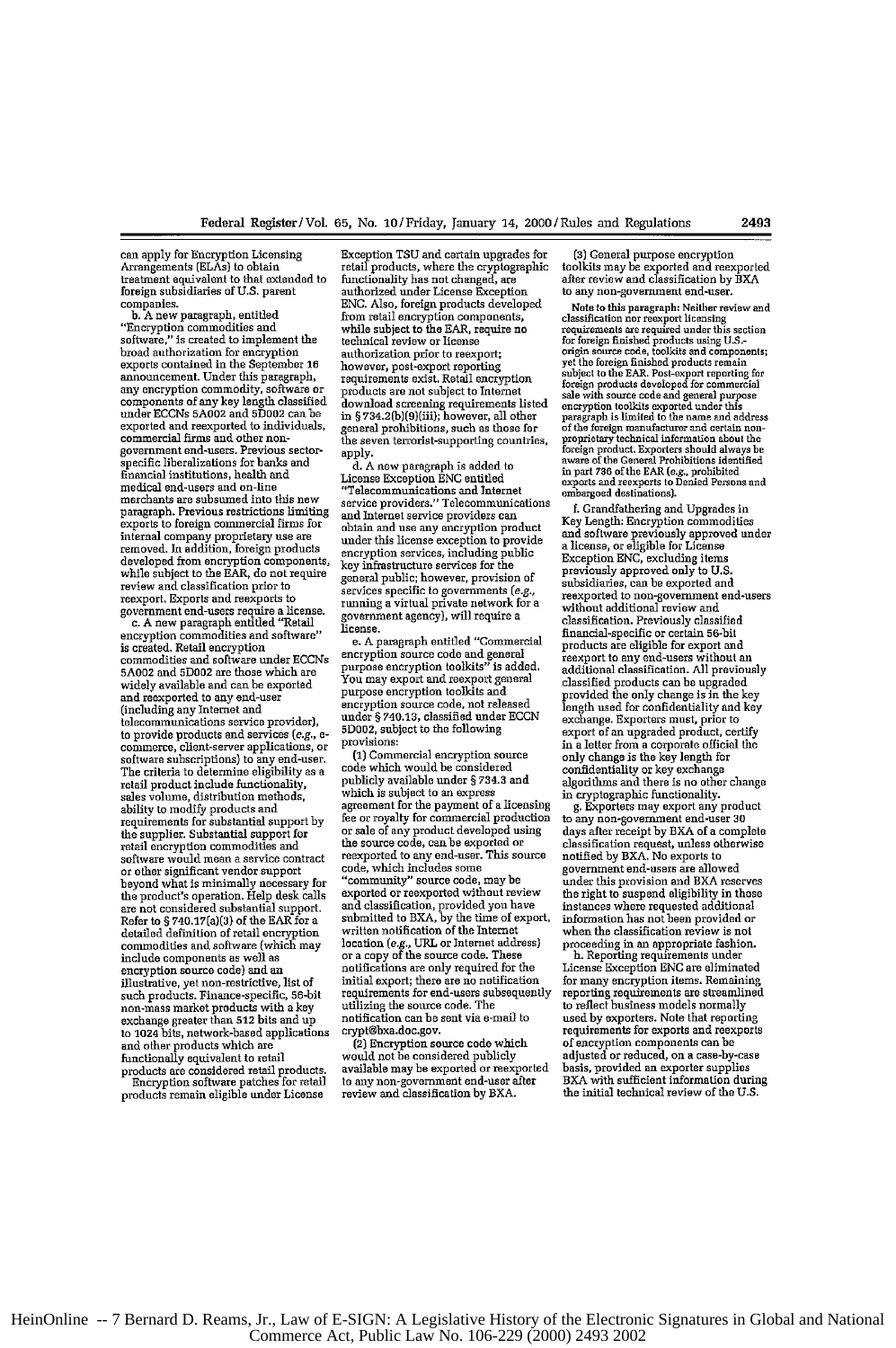encrypton component concerning its incorporation into a final foreign producL Examples include those components restricted **by** their design for use in certain types of products. BXA will notify exporters of such treatment in its classification determination. **All** required notifications, upgrade certifications and reports should **be** sent electronically or mailed to the addresses cited in this mailed to the addresses cited in this<br>regulation.

Note **to** this paragraph: Pest-export reporting is required fer certain exports to foreign banks and finsacial institutions.

**5.** In part 740, Supplement No. **3** is removed. Supplement No. **3** previously listed countries eligible to receive certain encryption products; such products are now eligible for export and reexport to all destinations. e. In **§** 742.15, the licensing policy

section for exports and reexports of encryption items is changed as follows: a. Review and classification *are*

required by BXA before certain<br>encryption items can be released from<br>"El" and "NS" controls under ECCNs<br>5A992, 5D992 and 5E992. These items include: 64-bit mass market encryption commodities and software; certain encryption items up to and including 56-bits; and asymmetric key exchange algorithms not exceeding **512** bits or an elliptic curve at 112 bits. Encryption items under these ECCNs do not require a license or license exception and may be exported and reexported as *"NLR'* (No License Required). **b.** Upgrades: 40 and 26-bit **DES** or

equivalent mass market commodities and software previously classified as eligible for License Exception ENC or **TSU** may be upgraded to 64-bits for the confidentiality algorithm. Exporters must, prior to export of an upgraded<br>product, certify to BXA in a letter from a corporate official that the only change is the key length for confidentiality or **key** exchange algorithms and there is no other change in cryptographic functionality. Note that other mass market encryption commodities and software previously exported under License Exception **ENG** or TSU are **now** classified **as** either **5A992** or **5D992** and eligible for "NLR" treatment. Encryption items under **5A992, 5D992** and **5E992** are not subject to Internet download screening requirements listed

in § 734.2(b)(9)(iii).<br>c. The licensing policies for exports<br>and reexports of encryption items for banks and flnancial institutions, health **and** medical end-users, and on-line merchants, as well as U.S. subsidiaries, **we** subsumed into a **new** licensing policy paragraph for all encryption

items under **ECCNs tA002, 5D002** or **5EOe2** eligible for License Exception **ENC.** For U.S. subsidiaries, **any** encryption item (including technology classified under **5E002** to foreign employees located in the **U.S.)** is permitted for export or reexport under License Exception **ENC** without review and classification. Also, any encryption item, including components, under ECCNs **5A002** or **5DO02** can be exported and reexported to non-government endusers in all destinations. Retail products under 5A002 or **5D002** can **be** exported and reexported to all end-users. d. Licenses required for exports and

reexports of encryption items to governments, or Internet **and** telecommunications service providers for the provision of services specific to governments, may be considered favorably for civil uses. e. Under Encryption Licensing Arrangements (ELAs), distributors and

resellers can export and reexport under ELAs as long as they comply with restrictions contained in the ELA.

7. In **§** 770.2, Commodity interpretations, a new interpretation for "Encryption commodity and software reviews" is added. This interpretation clarifies which encryption items require a review and what a review entails.

8. In part 772, Definition of terms, definitions for the following terms **are** added: Asymmetric Algorithm, Encryption Component, Government End-User, Open Cryptographic Interface

and Symmetric Algorithm. **9.** in part 774, the Commerce Control List, ECCNs **5AO02** and 5002 are revised to reflect changes in the Wassenaar Arrangement, and the Cryptography Note is added as Note 3<br>to Category 5—Part 2.<br>In addition to these changes, BXA is

making the following clarifications and interpretations for all encryption items subject to the EAR.

1. The review and classification process is used to classify encryption items for their proper licensing mechanism and not to delay or deny a proposed transaction. Once a classification request is received, the item's specifications **are** reviewed and processed in accordance with **§** 748.3 of the EAR to determine its classification. Once completed, exporters will receive a document by mail informing them of the product's technical classification and proper licensing mechanism. The EAR also provides an appeal process for exporters unsatisfied with BXA's product classification (see **§ 75.2** of the

2. It is BXA's intent to allow end**users of** encryption items to provide their customers with encryption

products and services. However, exports to Internet and telecommunications service providers are subject to restrictions when providing services

specific to government end-users. **3.** It was not the intent of the *new* Wassencar language **for ECCN 5AO02** to be more restrictive concerning Message Authentication Codes **(MAC).** "Data authentication equipment that calculates a Message Authentication Code (MAC) **or** similar result to ensure no alteration of text has taken place, or to authenticate users, but does not allow for encryption of data, text or other media other than that needed **for** the authentication" continues to be excluded from control **under 5A002.** These commodities are controlled under **ECCN 5A992.** 4. Note that **§ 740.8,** Key Management

infrastructure (KMI), authorizes **the** export and reexport of certain encryption software and commodities under License Exception *KMI* and will continue as an eligible licensing

mechanism for encryption products. **5.** A number of companies have expressed concern that the European Union (EU) may implement a general authorization permitting encryption items to be exported freely within the EU and other specified countries. If and when the Eli implements such an authorization, the Administration will take the necessary steps to ensure U.S. exporters are not disadvantaged. 6. Note that Serbia and the Taliban

controlled areas of Afghanistan are **7.** Please refer **to** the BXA website at

"wsw.bxa.doc.gv" for a detailed explanation of the EAR, the Commerce Control List, the licensing process and key terms used in **this** regulation. Although the Export Administration Act (EAA) expired on August 20,1994, the President invoked the International Emergency Economic Powers Act and continued in effect the EAR, and, to the extent permitted by law, the provisions of the EAA in Executive Order 12924 of August **19,** 1994, as extended by the President's notices of August **15,1995** (60 FR **42767),** August 14, **1996 (61** FR 42527), August **13, 1997 (62** FR43629), August *13,* **19908** (62 FR 44121), and August **10, 1999 (64** FR 44101).

## Rulemaking Requirements

**1.** This interim final rule has been determined to be significant **for**

purposes of E.O. **12866.** 2. Notwithstanding any other provision of law, no person is required to respond to, nor shall **any** person be subject to **a** penalty for failure **to** comply with a collection of information, subject to the requirements of the Paperwork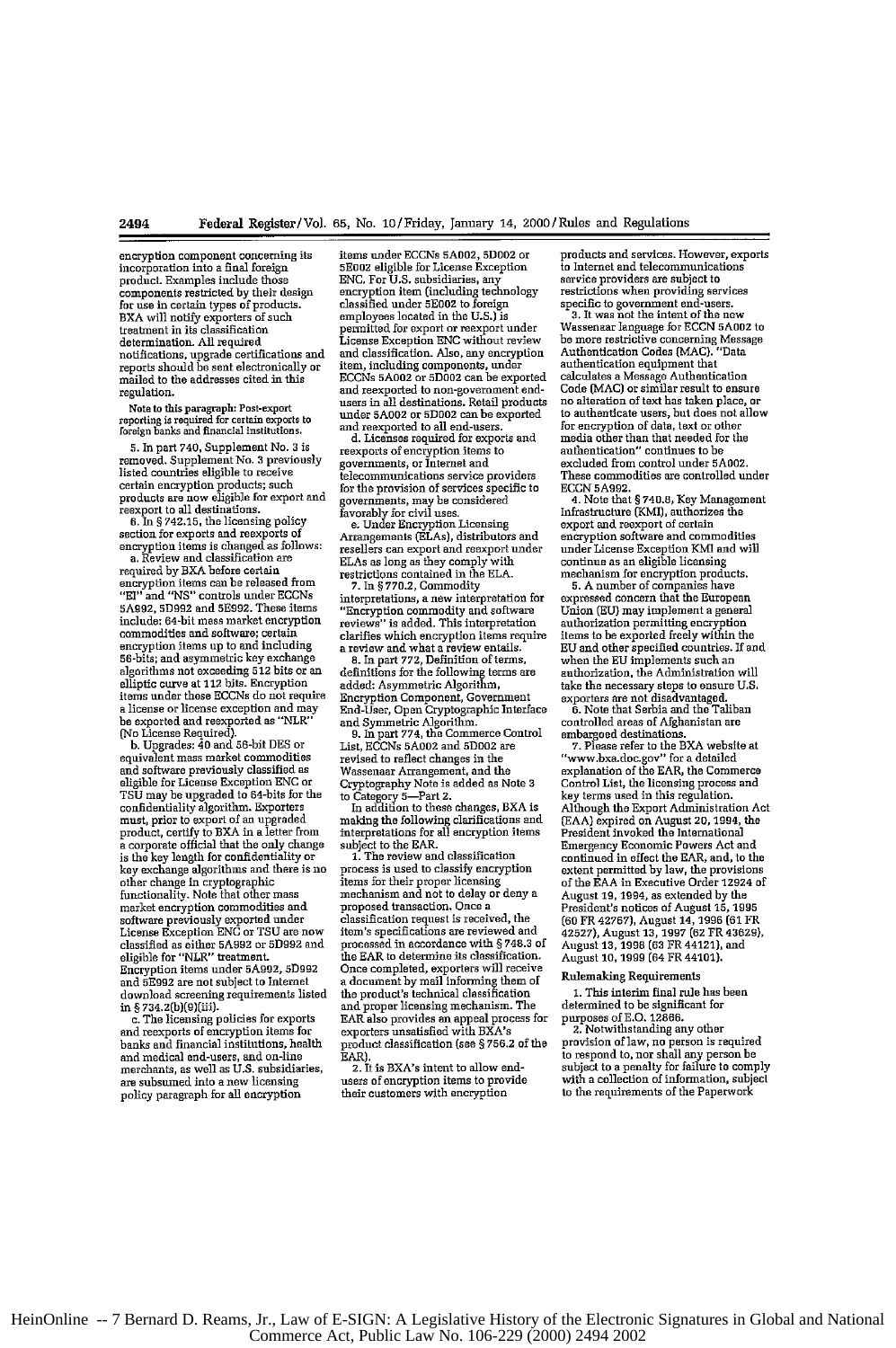Reduction Act (PRA), unless that collection of information displays a currently valid **OMB** Control Number. This rule involves collections of information subject to the Paperwork Reduction Act of **1995** (44 U.S.C. **3501** *at seq.).* These collections have been approved by the Office of Management and Budget under control numbers 060 4-0088, "Multi-Purpose Application" and 094-0104, "Connercial Encryption Items Transferred from the Department of State to the Department of Commerce." The Department has submitted to OMB an emergency request for approval of the changes to the collection of information under OMB control number

0694-0104. This interim final rule reduces the annual burden hours associated with collection 0t94-0104 from **703** hours **to 602** hours, and reduces collection 0694- 0088 by 200 burden hours. For collection 0594-0104, it is estimated it will take companies 5 minutes to complete notifications for source code under **License** Exceptions **TSU** and **ENG.** It will take companies **15** minutes to complete upgrade notifications. For reporting under License Exception **ENC and** licenses for encryption items, it will take companies 4 **hours** to complete semi-annual reporting requirements.

Comments **on** collection 0694-0104 are welcome, and will be accepted until April **13, 2000.** Comments **are** invited en: (a) Whether the collection of information is necessary for the proper information is necessary for the proper<br>performance of the functions of the .<br>agency, including whether the<br>information shall have practical utility **Ci)** the accuracy of the agency's estimate of the burden of the proposed collection of information; (c) ways to enhance the quality, utility, and clarity of the information to be collected; and **(d)** ways to minimize the burden of the collection of information on respondents, including through the use of automated collection techniques or other forms **of** information technology. Comments regarding these burden estimates or any other aspect of the collection of information, including suggestions **for** reducing the burdens, should be forward to Frank **J.** Ruggiero, Regulatory Policy Division, Office of Exporter Services, Bureau of Export Administration, Department of Commerce, P.O. Box 273, Washington, D.C. 20044, and David Rostker, Office of Management and Budget, OMB/OIRA, **725** 17th Street, NW, NEOB Rm. 10202, Washington, **D.C.** 20503.

**3.** This rule does not contain policies with Federalism implications sufficient to warrant preparation of **a** Federalism assessment under Executive **Order** 13132.

4. The provisions of the Administrative Procedure Act **(5** U.S.C. **553)** requiting notice of proposed Rulemaking, the opportunity for public participation, and a delay in effective date, **are** inapplicable because this regulation involves a military and foreign affairs function of the United States (Sec. **5** U.S.C. 553(a)(1)). Further, no other law requires that a notice of proposed rulemaking and an opportunity for public comment be given **for** this interim final rule. Because a notice of proposed rlemaking **and** an opportunity for public comment are no<br>required to be given for this rule under **5** U.S.C. or by any other law, the analytical requirements of the Regulatory Flexibility Act (5 U.S.C. 601

However, because of the impertnce of the issues raised by this regulation, it is issued in interim final form and comments will be considered in the development of final regulations. Accordingly, the Department of Commerce encourages interested persons who wish to comment to do so persons who wish to comment to do so<br>at the earliest possible time to permit the ftllest consideration of their views. The period for submission of

comments will close May 15, 2000. The Department will consider all comments received before the close of the comment period in developing final regulations. Comments received after regulations. Comments received after<br>the end of the comment period will be considered **if** possible, but their consideration cannot be assured. The Department will not accept public comments accompanied by a request that a part or all of the material be treated confidentially because of its business proprietary nature or for **any** other reason. The Department will return such comments and materials to the persons submitting the comments **and** will not consider them in the development of final regulations. All development of final regulations. All<br>public comments on these regulations will be a matter of public record and will be available for public inspection and copying. In the interest of accuracy **and** completeness, the Department requires comments in written form. Comments should be provided with **5** copies. Oral comments must be followed by

written memoranda, which will also be a matter of public record and will be available for public review and copying. The public record concerning these

regulations will be maintained in the Bureau of Export Administration Freedom of Information Records Inspection Facility, Room **6881,** Department of Commerce, 14th Street **and** Pennsylvania Avenue, N.W., Washington, DC **20230.** Records in this facility, including written public comments and memoranda summarizing the substance of oral communications, may be inspected and copied in accordance with regulations published in Part 4 of Title **15** of the Code of Federal Regulations. Information about the inspection and copying of records at the facility may be obtained from the Bureau of Export Administration Freedom **of** Information Officer, at the above address or by calling (202) 482-0500.

## List of Subjects

*15 CFR Part 734*

Administrative practice **and** procedure, Exports, Foreign trade.

## *15 CFR Part 740*

Administrative practice and procedure, Exports, Foreign trade, Reporting and record keeping requirements.

*15 CFR Paris* 742, *770,* 772, *and 774*

Exports, Foreign Trade.

Accordingly, paris 734, 740, 742, *770,* 772, and 774 of the Export Administration Regulations **(15** CFR parts **730** through **799) are** amended as follows:

1. The authority citation for part 734 continues to read as follows:

Authority: 50 U.S.C. app. 2401 of seq.; 50<br>U.S.C. 1701 of seq.; E.O. 12924, 59 FR 43437<br>3 CFR, 1994 Comp., p. 917; E.O. 12938, 59<br>FR 59099, 3 CFR, 1994 Comp., p. 950; E.O.<br>13020. 61 FR 54079. 3 CFR. 1996 Comp. p. 219; **E.O. 13026. 61** FR **58767,3** CFR, **199** Comp., **p. 228;** Notice of November 12,1998, **63** FR **63589. 3** CFR, **1998 Camp., p. 305;** Notice of August **10, 1999,** 64 FR 44101 (August **13,1999).**

2. The authority citation for part 740 continues **to** read as follows:

Authority: **50 U.S.C.** app. 2401 *at seq.; 50* U.S.C. 1701 *at* **seq.;E.O.** 12924, **59** FR 43437, **3** CFR, 1994 Comp., **p. 917; E.O. 13026, 51** FR **58767, 3** CFR, **1996** Comp., **p.** 228; Notce ofAuguast **10,1999,** 64 FR44101 (August **13, loso).**

**3.** The authority citation for part 742 continues to read as follows:

Authority: 50 U.S.C. app. 2401 *et seq.*; 50<br>U.S.C. 1701 *et seq.*; 18 U.S.C. 2510 *et seq.*;<br>22 U.S.C. 3201 *et seq.*; 42 U.S.C. 2139a; E.O<br>12056, 43 FR 20947, 3 CFR, 1378 Comp., p.<br>179- E O. 12851, 58 FR 33181, 3 CFR, 19 Comp., p. 608; E.O. 12924, 59 FR 43437, 3<br>Comp., p. 608; E.O. 12924, 59 FR 43437, 3<br>58099, 3 CFR, 1994 Comp., p. 950; E.O.<br>13026, 61 FR 58767, 3 CFR, 1996 Comp., p.<br>228; Notice of November 12, 1998, 83 FR<br>63583, 3 CFR. 199 August *10,* **1099,** 64 FR 44101 (August **13, 1i99).**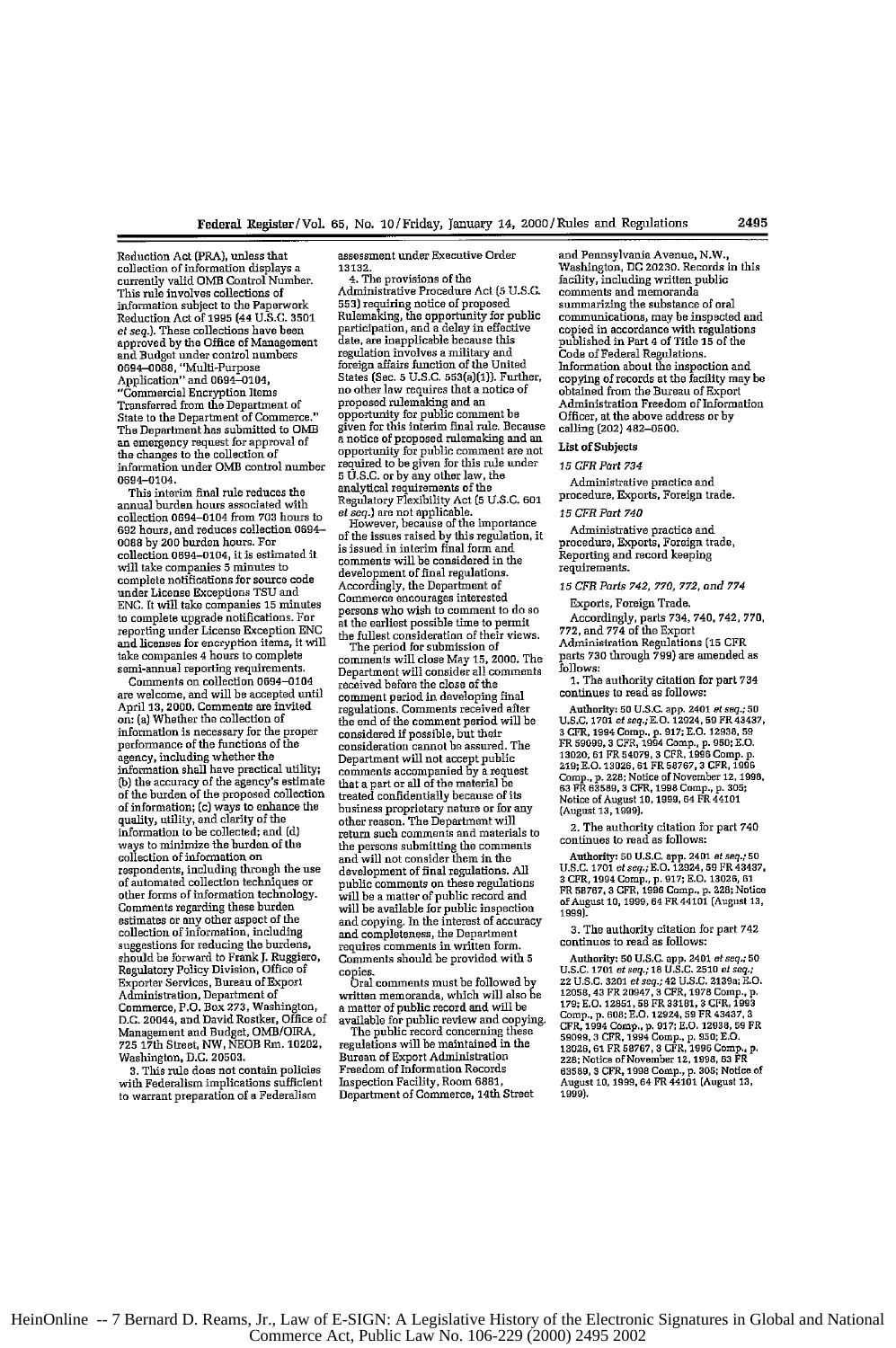4. The authority citation for part 770 continues to read as follows:

Authority: 50 U.S.C. app. 2401 *et seq.*; 50<br>U.S.C. 1701 *et seq.;* E.O. 12924, 59 FR 43437<br>3 CFR, 1994 Comp., p. 917; E.O. 13026, 61<br>FR 58767, 3 CFR, 1996 Comp., p. 228; Notice<br>of August 10, 1999, 64 FR 44101 (August 13,<br>

**5.** The authority citation **for** part **772**

continues to read as follows:<br>Authority: 50 U.S.C. app. 2401 *et seq.*; 50<br>U.S.C. 1701 *et seq.*; E.O. 12924, 59 FR 43437,<br>3 CFR, 1994 Comp., p. 917; E.O. 13026, 51<br>FR 58767, 3 CFR, 1995 Comp., p. 226; Notice<br>0f August 10,

**6.** The authority citation for part **774** continues to read as follows:

Authority: 50 U.S.C. app. 2401 et seq.; 50<br>U.S.C. 1701 et seq.; 10 U.S.C. 7420: 10 U.S.C. 7430(e); 10 U.S.C. 2510 et seq.; 22 U.S.C.<br>7430(e); 10 U.S.C. 2510 et seq.; 22 U.S.C. 6004;<br>2870. 22 U.S.C. 32301 et seq.; 22 U.S.C.

## PART 734-[AMENDED]

**7.** Section 734.2 is amended by revising paragraph (b)(9)(ii) **mid adding** new paragraph (b)(9)(iii) to read **as** follows:

### 5734.2 Important EAR terms **and** principles.

- 
- 
- $(b) * * * *$ <br>(9) \* \* \*<br>(i) \* \* \*
- 

(it) The export of encryption source code and object code software controlled **for "Et"** reasons under ECCN **5D002** on the Commerce Control List (see Supplement No. 1 to part 774 of the EAR), except for source code eligible for export under **§§** 740.13(e) and 740.17(a)(5)(i), includes downloading, or causing the downloading of, such software to locations (including electronic bulletin boards, Interet file transfer protocol, and World Wide Web sites) outside the U.S., or making such software available **for** transfer outside the United States, over wire, cable, radio, electromagnetic, photo optical, photoelectric or other comparable communications facilities accessible to persons outside the United States, including transfers from electronic bulletin boards, Internet file transfer protocol and World Wide Web sites, unless the person making the software available takes precautions adequate to prevent unauthorized transfer of such code.

(iii) Subject to the General

Prohibitions described in part **736** of the EAR, such precautions for Internet transfers of products eligible for export nder **§§** 740.17(a)(2) (encryption software products), (a)(5)(ii) (certain<br>encryption source code) and (a)(5)(iii) (encryption toolkits) shall include such measures as:

**(A)** The access control system, either through automated means or human intervention, checks the address of every system outside of the U.S. or Canada requesting or receiving a transfer and verifies such systems do not have a domain name or Internet address of a foreign government end-<br>user *(e.g., ".gov," ".gouv," ".mil"* or<br>similar addresses);

[B) The access control system provides every requesting or receiving party with notice that the transfer includes or would include cryptographic software subject to export controls under the Export Administration Regulations, and anyone receiving such a transfer cannot export the software without a license or other authorization; and

**(C)** Every party requesting or receiving a transfer of such software must acknowledge affirmatively that the software is not intended for use by a government end-user, as defined in part **772,** and he or she understands the cryptographic software is subject to export controls under the Export Administration Regulations and anyone receiving the transfer cannot export the software without a license or other authorization. BXA will consider acknowledgments in electronic form provided they are adequate to assure legal undertakings similar to written acknowledgments.

## §734.4 **[Amended]**

**8.** Section 734.4 is amended by revising the last sentence **of** paragraph **(b)** to read as follows: "Certain encryption commodities, software and technology controlled under ECCNs **5A992, 5992,** and **5E992** maybe eligible for *de minimis* (refer to **§ 742.15(b)(1))."**

**9.** Section **734.7** is amended by revising paragraph **(c)** to read as follows:

### **§734.7 Published information and** software.

(c) Notwithstanding paragraphs (a) and **Cb)** of this section, note that encryption software controlled under **ECcN** 3oD02 for "El" reasons on the Commerce Control List (refer to Supplement No. 1 to part 774 of the EAR) remains subject to the EAR (refer to **§§** 740.13(e) and 740.17(a)(5)(i) of the EAR for release under license exception).

## §734.8 **[Amended]**

**10.** Section 734.8 is amended by revising the last sentence of paragraph (a) to read as follows: "Note that the provisions of this section do not apply to encryption software controlled under ECCN 5D02 for "El" reasons on the Commerce Control List (refer to **§§** 740.13(e) and 740.17a)(5)(i) of the EAR for release under license exception)."

## §734.9 [Amended]

**11.** Section **734.9** is amended by revising the last sentence to read as follows: "Note that the provisions of this section do not apply to encryption software controlled **under** ECCN 5D002 for "El" reasons on the Commerce Control List (refer to **§§** 740.13(e) and 740.17(a)(S)(i) of the EAR for release uder license exception)."

## **PART 740-(AMENDED]**

12. Section 740.8 is amended by revising the address in paragraph (b)(2) to read as follows:

## §740.8 Key management infrastructure **(**f) 740.<br>**(KMI**).<br>\*

 $\star$ 

- $\star$  $\star$
- (2)
- 

Attn: KMI Encryption Request Coordinator, **980** Savage Road, Suite **6131,** Fort Meade, MD **20755-6000.**

**13.** Section 740.13 is amended by: a. **By** revising the introductory

paragraph;<br>
b. By revising paragraph **(d)**(2); and<br>
c. By adding new paragraph (e) to read as follows:

## §740.13 Technology and software- unrestricted **(TSU)**

This license exception authorizes exports and reaxports of operation technology and software; sales technology and software; software updates (bug fixes); "mass market" software subject to the General Software Note; and unrestricted encryption source code. Note that encryption software is not subject to the General Software Note (see paragraph (d)[2) of this section).

 $\star$ **(d)**

(2) *Software not eligible for this license exception.* This license exception is not available for certain encryption software controlled under<br>ECCN 5D002. (Refer to the Cryptography ECCN 5D002. (Refer to the Cryptograp)<br>Note in Category 5—Part 2 of the<br>Commerce Control List for information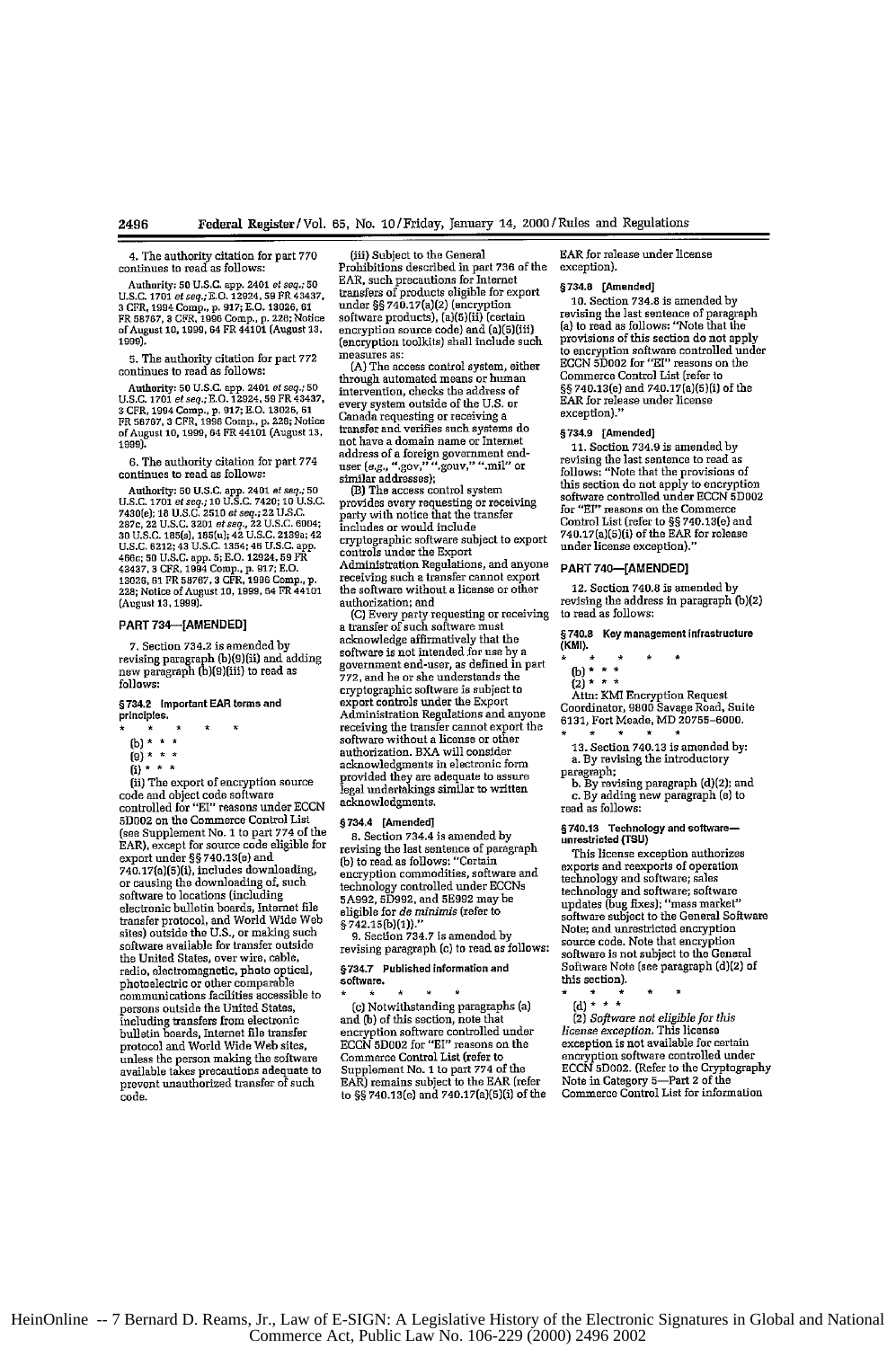on Mass Market Encryption commodities **and** software. Also refer to §§ 742.15 h)(1) and **748.3(b) of** the EAR **for** information on item classifications for release from "EI" controls and "NS" controls).  $\star$  $\star$ 

*(el Unrestricted encryption source* code. **(1)** Encryption source code controlled

snder **5Dt02,** which would be considered publicly available under § 734.3(b)(3) and which is not subject to an express agreement for the payment of<br>a licensing fee or royalty for commercial production or sale of any product developed with the source code, is<br>released from **"E!" controls and may be**<br>exported or reexported without review<br>under License Exception TSU, provided<br>you have submitted written notification to *BA* of the Internet location *(e.g.,* URL or Internet address) or a copy of the source code by the time of export. source code by the time of export.<br>Submit the notification to BXA and send a copy to **ENG** Encryption Request Coordinator (see **§** 740.17(g)(5) for mailing addresses). Intellectual property protection (e.g., copyright, patent or<br>trademark) will not, by itself, be construed as **an** express agreement for the payment of a licensing fee **or** royalty for commercial production or sale of any product developed using the source

code.<br>(2) You may not knowingly export or<br>reexport source code or products<br>developed with this source code to Cuba, Iron, Iraq, Libya, North Korea,

Sudan or Syria. **(3)** Posting of the source code on the internet *(e.g.,* FTP or World Wide Web site) where the source code may be downloaded by anyone would not establish "knowledge" of a prohibited export or reexport, including that described in paragraph (e)(2) of this section. **In** addition, such posting would not trigger "red flags" necessitating the affirmative duty to inquire under the *"Know* Your Customer" guidance provided in Supplement No. **3** to part

732 of the EAR. 14. Section **740.17** is revised to read as follows:

## **§740.17 Enceryption commodities and software (ENC).**

*(a) Exports and reexports of rertain encryption commodities and software.* As enumerated in this section, you may expart **and** reexport encryption commodities, software and components (as defined in part **772** EAR) under License Exception **ENC.** License Exception **ENC** cannot be used if the encryption commodity or software provides an open cryptographic interface **(as** defined in part 7721, **unless**

the export is to a subsidiary of a **U.S.** company, as described in paragraph (a)(1) of this section.

(1) *Encryption commodities, software,*  $and$  *technology for U.S. subsidiaries*. You may export and reexport any encryption item of **any** key length under ECCNs 5A002, **5Dt02** and 5E002 to foreign subsidiaries of U.S. companies (as defined in part 772) without review and classification, This includes source code and technology for internal code and technology for internal<br>company use, such as the development of new products. U.S. firms may also transfer under License Exception ENC encryption technology **(5E002)** to their foreign employees in the U.S. (except nationals of Cuba, Iron, Iraq, Libya, North Korea, Sudan or Syria) for internal company use, including the development of new products. All items produced or developed by U.S. subsidiaries with encryption commodities, software and technology exported under this paragraph **ore** subject to the EAR and require review and classification before any sale or retransfer outside of the **U.S.** company. *(2) Encryption commodities and*

<sup>2</sup> (2) *Encryption commodities and* software. You may export and reexport any encryption commodity, software and component after review and classification by BXA under ECCNs 5A002 and 5D002 to any individual, commercial firm or other nongovernment end-user. Encryption products classified under this paragraph require a license for export and reexport to government end-users (ae defined in part 772). The former restriction<br>limiting exports or reexports to internal

company proprietary use is removed. (3) Retail encryption commodities and *software.* You may export and reexport to any end-user encryption commodities, software and components which have been reviewed and classified as retail under ECCNs **5A002** and **5D02.** Retail encryption commodities, software and components are products:

(i) Generally available to the public by means of any of the following:<br>(A) Sold in tangible form through

retail outlets independent of the manufacturer;<br>(B) Specifically designed for

 $\operatorname{individual}$  consumer use and sold or transferred through tangible or

intangible means; or **(C)** Sold in large volume without restriction through mail order transactions, electronic transactions, or telephone call transactions; and

(ii) Meeting all of the following: (A) The cryptographic functionality

cannot be easily changed by the user; **B)** Do not require substantial support for installation and use; **(C)** The cryptographic functionality has not been modified or customized to

customer specification; and **(D)** Are not network infrastructure products such as highed for large volume<br>communications.<br>(iii) Subject to the criteria in

paragraphs (a)(3)(i) and (ii) of this section, retail encryption products include (but are not limited to) general purpose operating systems and their associated user-interface client software or general purpose operating systems with embedded networking and server capabilities; non-programnable encryption chips and chips that are constrained by design for retail products; low-end routers, firewalls and networking or cable equipment designed for small office or home use; programmable database management systems and associated application servers; low-end servers and application-specific servers (including client-server applications, e.g., Secure Socket Layer (SSL)-based applications) that interface directly with the user; and encryption products distributed without charge or through free or anonymous

downloads. (iv) Encryption products and network-based applications which provide functionality equivalent to other encryption products classified as retail<br>will be considered retail.<br>(v) Bncryption products exported or<br>reexported under paragraph (a)(3) of this

section can be used to provide services

(vi) Finance-specific encryption commodities and software of **any** key length restricted by design (e.g., highly field-formatted with validation procedures and not easily diverted to other end-uses) and used to secure financial communications such as electronic commerce will be considered retail enryption products. (vii) 56-bit produts with key

exchange mechanisms greater than **512** bits and up to and including 1024 bits, or equivalent products not classified as mass market, will be considered retail. *(4) Internet and Telecommunications service providers.* Certain restrictions

apply to Internet and telecommunications service providers.

Any Internet or telecommunications service provider can obtain retail products under License Exception ENC and use them to provide any service to **any** entity. Internet and

telecommunications service providers can obtain and use **any** encryption product for their internal use and to provide any service under License Exception **ENC.** However, a license is required for **the** use of any product not

HeinOnline -- 7 Bernard D. Reams, Jr., Law of E-SIGN: A Legislative History of the Electronic Signatures in Global and National Commerce Act, Public Law No. 106-229 (2000) 2497 2002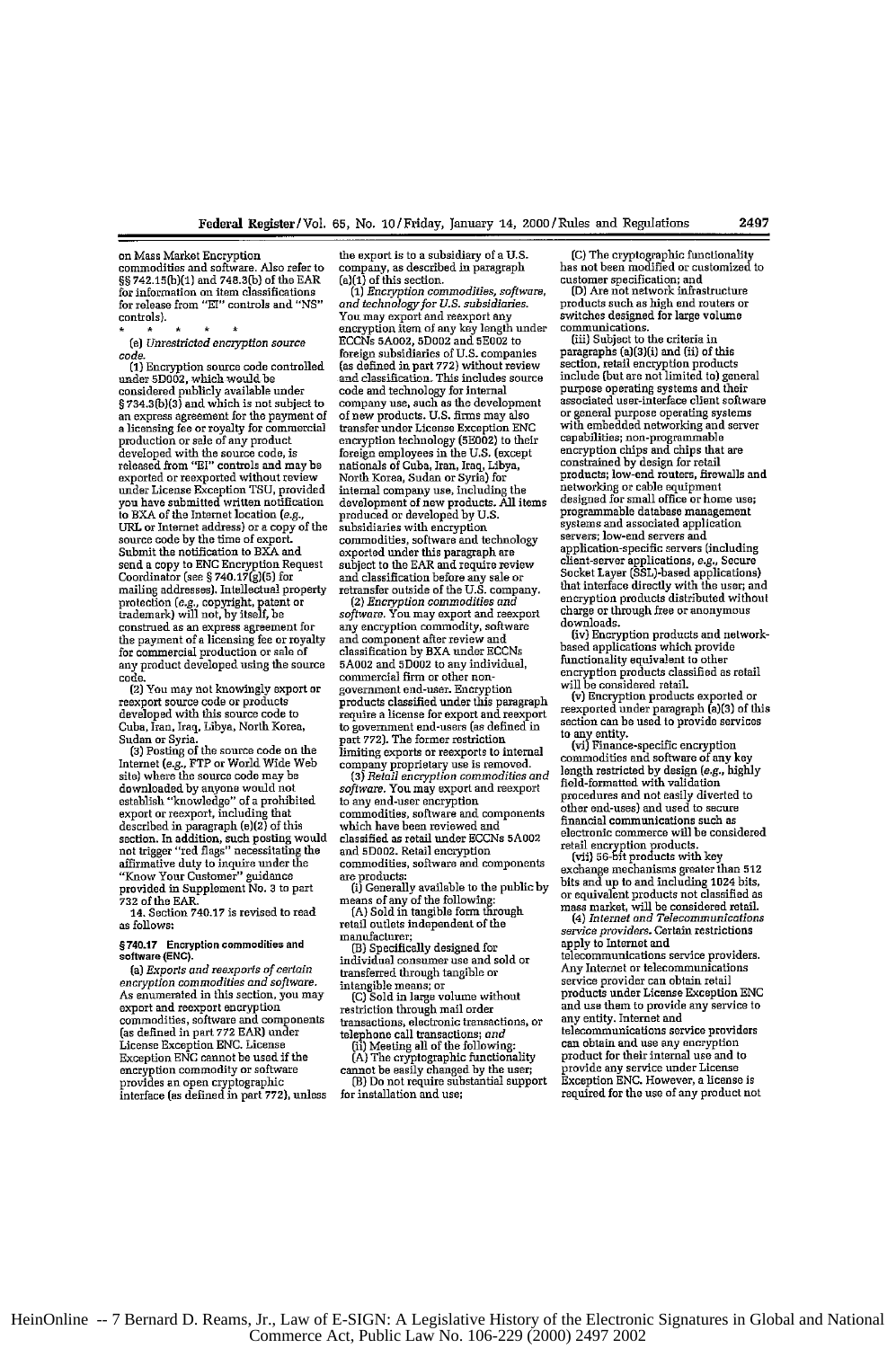classified as retail to provide services source code are not subject to this send-users require a license unless BXA<br>specific to government end-users, *e.g.,* reporting requirement. In has classified the product as a "reta .<br>WAN, LAN, VPN, voice and dedicated - (b) *Ineligible destinations.* No sproduct under paragraph (a)(3) of this<br>link services; application specific and e-encryption item(s) may be exported or section.

code and general purpose toolkits. You items listed in paragraph (a) of this vertical reception section to government end-users or end-<br>sample the control of the control section of the same country are controlled to the c 772), subject to the following products incorporating U.S. encryption algorithms, be exported or reexported<br>movisions:

agreement for the payment of a licensing remain subject to the EAR, but do not<br>from an any product of the payment of a licensing remain subject to the EAR, but do not<br>from a comparison of the payment of a licensing product the source code, can be exported or without further authorization.<br>
reasyported using License Experience and the experience of the encryption produce<br>
ENC to any end-user without review ENC. (1) Review and classification.

when compiled provides an open<br>cryptographic interface (see § 740.17(f)),<br>may be exported or reexported using<br>License Exception ENC to any non-

commerce services and **PKI** encryption reexported **under this** license exception **(3)** *KeyLength Increases.* **Exporters** services specifically **for** goveronent to Cuba, Iran, Iraq, Libya, North Korea, **can** increase the **key** lengths of

provisions:<br>
was code, components or general<br>
(i) Encryption source code, which<br>
with the provisions: Figure 10 and the provisions of License Exception<br>
(with the same products developed with or<br>
which and products develop

not to any suitable mand classification of the contract of the exchange algorithms and the sister and classification of other change in cryptographic<br>submitted to BXA, by the time of export, your encryption commodities and where the conjugator of the method of the conjugator of the conjugator contracts include the original authorization<br>a copy of the source code. You may not classification request in accordance<br>a copy of the source code. You knowingly export or export of a subsection of a correlation of the source code. You may not classification request in accordance issuance. BXA must receive this source code. You may not consider the provisions of § 748.3(b ALOWER SCHOOL SERVICE SUITS AND DESCRIPTION OF A CONSUMING THE CONSUMING SUITS AND THE CONSUMING SUITS AND SUITS AND THE CONSUMING SUITS AND THE CONSUMING THE CONSUMING SUITS AND THE CONSUMING THE CONSUMING THE CONSUMING T source code to Cuba, Iran, Iraq, Luya,<br>North Korea, Submit the SMC and The Internet (e.g., 748P. Submit the original request to the ENC Encryption Request<br>the source code on the Internet (e.g., 748P. Submit the original re EAR and send a copy of the request to section for mailing addresses).<br>ENC Encryption Request Coordinator (f) Open cryptographic interfaces source code may be downloaded by <br>anyone would not establish and **ENC Encryption Request Coordinator** (f) *Open cryptographic interfaces.*<br>"Encryptographic interfaces. The coordinator (see paragraph (g)(5) of this section anyous would move summarize that the example of this section for License Exception ENC shall not apply<br>"knowledge" of a prohibited export or the expansion (g)(5) of this section for License Exception ENC shall not<br>reexport **would not trigger "red flags" receipt of a component of a component of a component red flags" receipt of a component vold not red flags" red flags" receipt of a component commodities, software and components components of** would use the use of the constanting the affiliation of a subsidiary of a subsidiary of a subsidiary of a subsidiary of a subsidiary of a subsidiary of a subsidiary of a subsidiary of a model of the mass of the model of th IDE SUGGETHER THE PROVIDED IN THE PROVIDED IN THE SECTION IS A SUBSTRATED IN THE ENGLISH OF THE ENGLISH CONTACT<br>Customer" guidance provided in and reexport to any non-government this section), if the encryption product<br>Cus Supplement No. 3 to part 732 of the end-user any encryption product supplement No. 3 to part 732 of the eligible under paragraphs (a)(2), (a)(4) output that the community of the end of the materials (a)(2), (a)(4) interface (as defined in part 772). This<br>(ii) Encryption source code which and (a)(5) of this section. No exports to does not apply to source code that<br>w would neither be considered publicly government end-users are allowed<br>
available nor includes source code that under this provision, and BXA reserves under § 734.3(b)(3).<br>
when compiled provides an open the right to suspen when compiled provides an open the right to suspend eligibility to export when the right to suspend eligibility to reporting is required for exports of (2) *Grandfathering*. Finance-specific (1) Any encryption to U.S.

(2) *Grandfathering.* Finance-specific (i) Any encryption **(2)** *Any encryption is finance-specific finance-specific film subsidiaries*; may be objected to the comparison of the control of the service of subsidiaries;<br>License Exception ENC to any non-<br>government end-user after review and and classified by BXA can be exported [ii] Finance-specific products classification **by BXA.** or reexported **to any** end-user without **(i)** Encryption commodities **or** Constrained and the symmetric control of the matter of the control of the control of the control of the control of the control of the symmetric key length to the symmetric control of the symmetric and control of the symmet toolkits may be exported or reexported commodities, software or components not exceeding 64 bits or otherwise<br>after review and classification by BXA previously approved for export can be classified as qualifying for mass m non-government end-user. The computed and resorted to the thermal tend-user and proported in the computed of the provisions of \$740.17 (a). This include the provisions of \$740.17 (a). This includes product developed to the (iv) Any foreign product developed under the provisions of §740.17 (a).<br>For commercial sale using encryption This includes products approved under  $(v)$  Any export made via free or<br>source code or general purpose toolkits a exported under paragraphient control under paragram (a) of the control of the control of the control of the control of the control of the control of the control of the control of the control of the control of the control o section is subject to reporting eligible to use License Exception ENC bank, financial institution or their<br>requirements under paragraph (g)(3) of (except for those products which were subsidiaries, affiliates, customers or **this** section. Foreign products only authorized for export to **U.S. contractors for** busking or financial developed **by** bundling or compiling of subsidiaries). Exports to government operations.

end-users only. **Sudan or Syria.** Proviously classified products and  $(5)$  *Commercial encryption source*  $(6)$  *Transfers*. Transfers of encryption  $\alpha$  continue to export without another code and general purpose toolkits

FTP or World Wide Web **site)** where the **BXA** in accordance with **§ 748.3 of** the Coordinator **(see** paragraph **(g)(5)** of **this**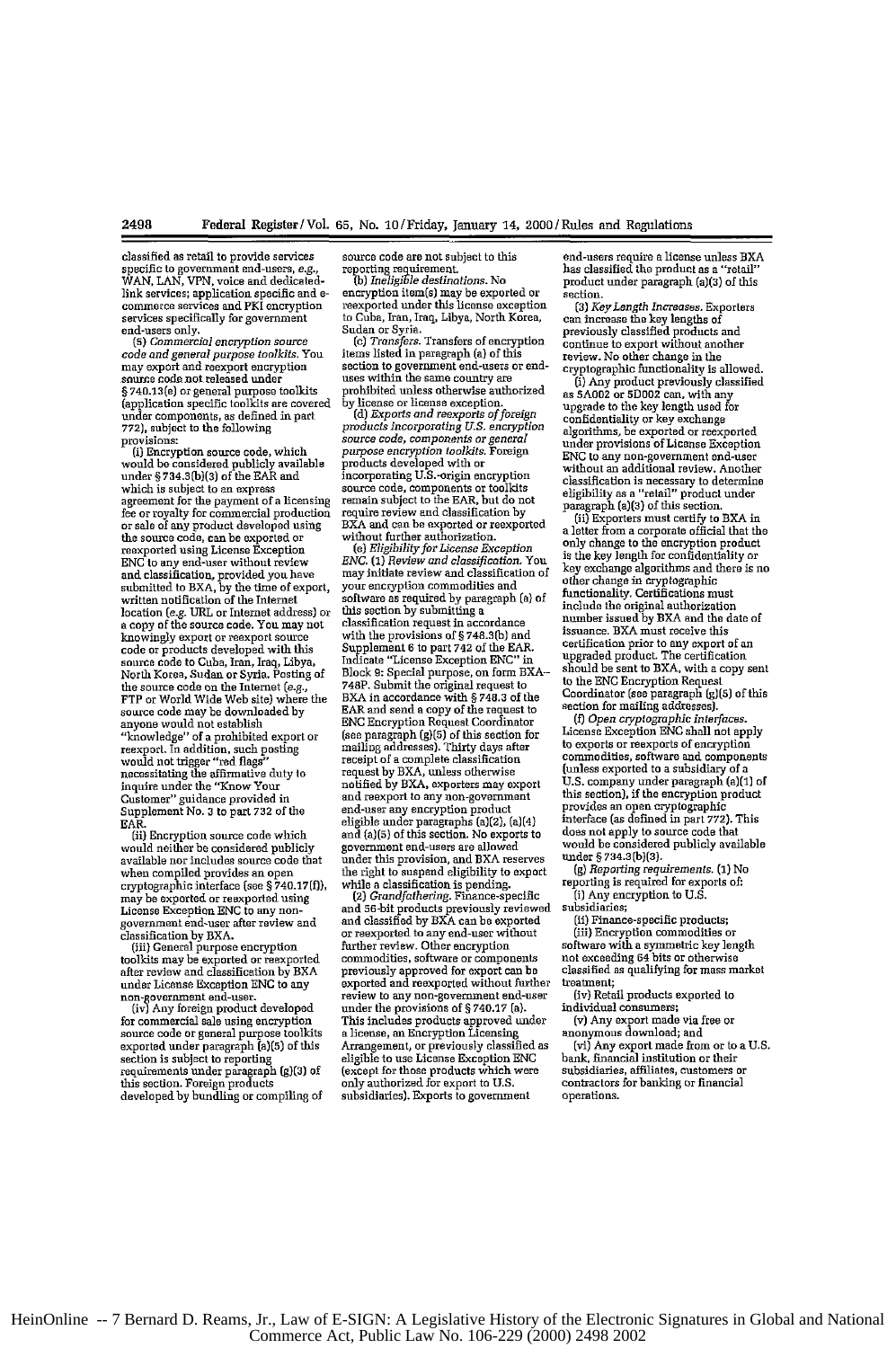(2) Exporters most provide all

available information as follows:<br>
(i) For items exported to a distributor<br>or other reseller, the name and address<br>
of the distributor or reseller and the quantity exported **and,** if collected in the normal course of business, the end-<br>user's name and address;

(ii) For items exported through direct<br>sale, the name and address of the<br>recipient and the quantity exported<br>(except for retail products if the end-<br>user is an individual consumer); and<br> $(3)$  For direct sales or transfers

(3) For direct sales or transfers of<br>encryption components, commercial source code described under § 740.17(a)(5) or general purpose encryption toolkits to foreign manufacturers, you must submit the names and addresses of the manufacturers using such encryption components, commercial soume code or general purpose encryption toolkits and <sup>a</sup>non-proprietary technical description of the products for which the component, **source** code or toolkit *are* being used (e.g., brochures, other documentation, descriptions or other identifiers of the final foreign product; the algorithm **and** key lengths used; general programming interfaces to the product, if known; any standards or protocols that the foreign product adheres to; and source code, if available).

(4) Exporters of encryption commodities, software and components which were previously classified under License Exception ENC, or which have been licensed for export **nder** an Encryption Licensing Arrangement, must comply with the reporting requirements of this section.

(5) Beginning January 14, 2000, you<br>must submit reports required under this<br>section semi-annually to BXA, unless otherwise provided in this paragraph For exports occurring between January 1 and June 30, a report is due no later<br>than August 1. For exports occurring<br>between July 1 and December 31, a report is due no later than February **1. For** exports and reexports to **Internet** and telecommunications service providers of network infrastructure products (e.g., high-end routers or switches designed for large volume communications), reports are due by the time of export. Reports must include **the** classification or other anthorization number. These reports must be provided in electronic form to BXA; suggested file formats for electronic submission include spreadsheets, tabular text or structured text. Exporters may request other reporting arrangements with BXA other reporting arrangements with BXA to better reflect their business models. Reports should **be** sent electronically to crypt@bxa.doc.gov, or disks and CDs

can be mailed to the following addresses:

(i) Department of Commerce, Bureau of Export Administration, Office of Strategic Trade and Foreign Policy Controls, 14th Street and Pennsylvania Ave., N.W., Room **2705,** Washington,

**DC 20230, Attn: Encryption Reports.**<br>
(ii) A copy of the report should be<br>
sent to: Attn: ENC Encryption Reques Coordinator, 9800 Savage Road, Suite **6131, Ft.** Meade, MD **2755-6000.**

*(h) Distributors and resellers.* **U.S.** or foreign distributors, resellers or other entities who are not original manufacturers of encryption commodities and software **are** permitted to use License Exception **ENC** only in instances where the export **or** reexport meets the applicable terms and conditions of **§ 740.17.**

## PART **742-[AMENDED]**

**15.** Section 742.15 is revised to read as follows:

## §742.15 Encryption items.

Encryption items can be used to maintain the secrecy of information, and thereby may **be** used by persons abroad to harm national security, foreign policy and law enforcement interests. The U.S. has a critical interest in ensuring that important and sensitive information of the public and private sector is protected. Consistent with our international obligations as a member of the Wassenaar Arrangement, the U.S.<br>has a responsibility to maintain control over the export of encryption items. As the President indicated in Executive Order **13025** and in **his** Memorandum of November **15, 1996,** export **of** encryption software, like export of encryption hardware, is controlled because of this functional capacity to encrypt information on a computer system, and not because of any informational or theoretical value that such software may reflect, contain, or represent, or that its export may convey to others abroad. For this reason, export controls on encryption software are distinguished from controls on other software regulated under the EAR.

*(a) License requirements.* Licenses are required for exports and reexports to all destinations, except Canada, for items controlled under ECCNs having an "El" (for "encryption items") under the "Control(s)" paragraph. Such items include: encryption commodities controlled under ECCN 5A002; encryption software controled under ECCN **5D002;** and encryption technology controlled under ECCN **5E002.** Refer to part 772 of the EAR for the definition of "encryption items".

*(b) Licensing policy.* The following licensing policies apply to items identified in paragraph (a) of this section. Except **as** otherwise noted, applications will be reviewed on a caseby-case basis by BXA, in conjunction with other agencies, to determine whether the export or reexport is consistent with U.S. national security **and** foreign policy interests. For subsequent bundling and updates of these items see paragraph **(n)** of § 770.2

of the EAR. *(1) Encryption commodities, software and* technology *under ECCNs* **5A992, 50992** and **5E992.** Certain encryption commodities, software and technology may, after classification by BXA as ECCNs **5A992, 5D992** or **5E992,** be released from **"El"** or "NS" controls. Items controlled under these ECCNs are eligible for export and reexport to all destinations except Cuba, Iran, Iraq, Libya, North Korea, Sudan or Syria. Refer to **§ 748.3(b)(3)** of the EAR for additional information regarding classification requests. The following encryption items may be eligible for

such treatment:<br>
(i) *56-bit encryption commodities,*<br> *software and technology.* Encryption<br> *commodities, software and technology* up to and including **56-bits** with an asymmetric **key** exchange algorithm not exceeding 512 bits maybe classified under ECCNs **5A992, 5D992** or 592. (ii) *Key* management *products.*

(ii) Key management products.<br>Products which only provide key management with asymmetric **key** exchange algorithms not exceeding 512 bits may be eligible for classification under **ECGNs 5A992** or **5D992. (ii)** *64-bit moss market eneryption*

*commodities and software.* (A) Mass market encryption commodities and software with key lengths not exceeding 54-bit for the symmetric algorithm may be eigible for classification by BXA under ECCNs **5A992** or **5D992.** Refer to the Cryptography Note (Note

**3)** to part 2 of Category **5** of the **CCL for** a definition of mass market encryption commodities and software. Key exchange mechanisms, proprietary key exchange mechanisms, or company proprietary commodities and software implementations may also be eligible for this treatment. Refer to Supplement No. **6** to part 742 and § **748.3(b)(3)** of the EAR **for** additional information.

**(B)** Mass market encryption commodities and software *(e.g.,* 40 and 56-bit **DES** or equivalent) previously eligible for License Exception TSU (or for hardware, **ENC)** may increase key for hardware, ENC) may increase key<br>lengths for the confidentiality algorithm<br>up to 64 bits and still be exported as a mass market product without an additional review. Exporters must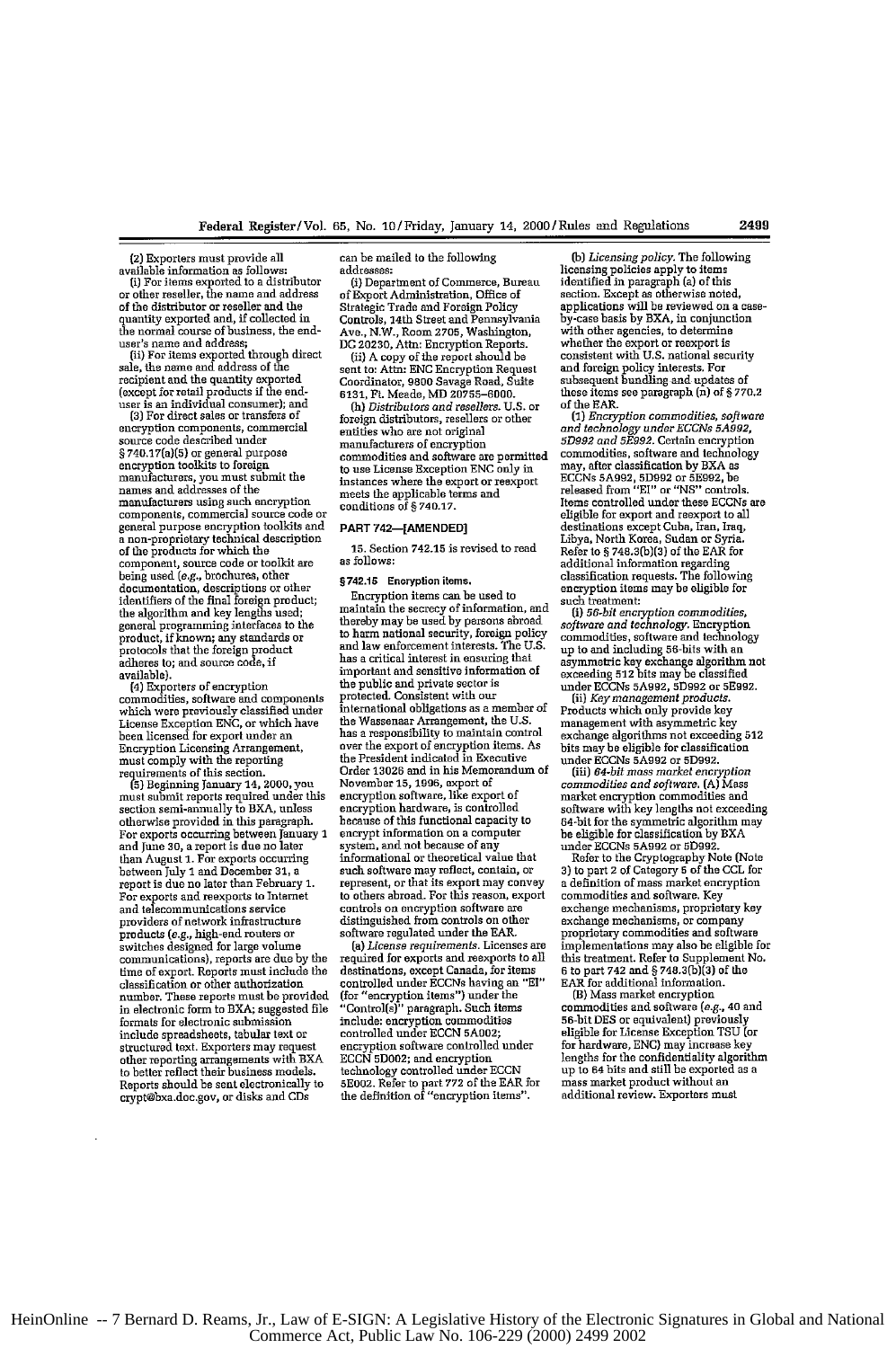certify to BXA **in** a letter from a corporate official the only change to the encryption product is the key length **for**

confidentiality or key exchange algorithms and there is no other change in cryptographic functionality. Certifications must include the original authorization number issued **by** BXA and the date of issuance. BXA must receive this certification prior to any export of upgraded products. The certification should be sent to BRA, with a copy to **ENC** Encryption Request Coordinator at the following addresses:

**(1)** Department of Commerce, Bureau of Export Administration, Office of Strategic Trade and Foreign Policy Controls, 14th Street and Pennsylvania Ave., N.W., Room **2705,** Washington, **[C 20230.**

*(2)* A copy of the report should be sent to: Attn: **ENC** Encryption **Request** Coordinator, **9800** Savage Road, Suite **61231,** Ft. Meade, MD **20755-6000.**

(iv) For classification of these encryption items under these ECCNs, mark "NLR" in Block **9:** Special purpose, on Form BXA-740P, of your classification request.<br>(2) *Encryption commodities and* 

<sup>121</sup>*Encryption commodities and software eligible for classification under ECPNs 5A002, 5D002 and aE002 and qualified for License Exception ENG.* Items classified by BXA as retail products under ECCNs **5A002 and 5D002 are** permitted for export and reexport to any end-user. All other encryption commodities, software and components classified by BXA under ECCNs **5A002** and **5D002** maybe exported to any individual, commercial firm or other non-government end-user.<br>Any encryption item (including technology classified under **SE002)** will be permitted for export or reexport to **U.S.** subsidiaries (as defined in part 772). Products developed using U.S. encryption items **are** subject to the EAR. No exports ace authorized to Cuba, Iran, No exports are authorized to Cuba, Iran,<br>Iraq, Libya, North Korea, Sudan or Syria.

*(3) Encryption licensing.* Exporters may submit applications for licenses or Encryption Licensing Arrangements for exports and reexports of encryption items not eligible for license exception, including exports and reexports **of** encryption technology to strategic partners of U.S. companies (as defined in part **772).** For Encryption Licensing Arrangements, the applicant must specify the sales territory and class of end-user. Encryption Licensing Arrangements granted for exports of unlimited quantities for all destinations except Cuba, Iran, Iraq, Libya, North Korea, Sudan or Syria, are valid for four years, and may require reporting.

Licenses **are** required for exports **of** encryption items to governments, or<br>Internet and telecommunications service providers for the provision of services specific to governments, and maybe favorably considered for civil uses, e.g., social or financial services to the public; civil justice; social insurance, pensions and retirement; taxes and communications between governments and their citizens. 15. Supplement No. **6** to Port 742 **is** revised to read as follows:

Supplement No. *to* Part 742- Guidelines for Submitting a Classification Request **for** Encryption Items

Classification requests for encryption items must **be** submitted on Form BXA-748P, in accordance with § **748.3** of the EAR. Insert in Block **9:** Special Purpose of the Form BXA-748P, the phrase "License Exception ENC" or "NLR", based on your classification request. Failure to insert this phrase will delay processing. In addition, the Bureau of Export Administration recommends that such requests be delivered via courier service to: Bureau of Export<br>Administration, Office of Exporte Services, Room 2705, 14th Street and Pennsylvania Ave., NW, Washington, **DC** 20230. In addition, you must send a copy of the request and all supporting documents **to:** Attn: **ENC** Encryption Request Coordinator, **9800** Savage Road, Suite **6131,** Fort Meade, MD **20755- 6000.**

(a) Requests for encryption items will be processed in thirty **(30)** days from

receipt of a properly completed request. **(b** To submit a classification request for a technical review of commodities and software, ensure that the information provided includes brochures or other documentation or specifications (to include applicable cryptographic source code) related **to** the technology, commodity or software, as well as any additional information which you believe would assist the review process. You must provide the following information in a cover letter

to the classification request:<br>
(1) Clearly state at the top of the page<br>
either "ENC" or "NLR"--"30 Day

Technical Review Requested;" (21 State that you have reviewed and determined that the commodity or software subject to the classification request meets the criteria of this

Supplement; (31 State the name of the commodity or software product being submitted for or software product being submitted for<br>review;

(4) State how the commodity or software has been written to preclude user modification of the encryption

algorithm, key management mechanism, and key space;

**(5)** State that a duplicate copy has been sent to the **ENC** Encryption Request Coordinator;

**(5)** Provide the following information for the commodity or software product: {i) Description of all encryption

algorithms and key lengths, e.g. source code, and how the algorithms are used. If any combination of different algorithms are used in the same product, also state how each is applied

to the data. (ii) Pre-processing information of

plaintaxt data before encryption (e.g. compression of the data).

(til) Post-processing information of cipher text data after encryption **(e.g.** packetization of the encrypted data).

(iv) For classification requests regarding object code or lava byte code, describe what techniques jincluding obfuscation, private access modifiers, final classes) are used to protect against decompilation and misuse.

(v) For classification requests

regarding components:

**(Al** Reference the application for the components if known;

(B) State **if** there is a general

programming interface to the

component;

**(C)** State whether the component is constrained by function;

**(D)** List **any** standards and protocols that the component adheres to;

**(E** Include a complete description of all functionalities and their

accessibility; and (F) Encryption components need to be clearly identified to include the name of the manufacturer, component model number, or other identifier.

(vi) For classification requests regarding source code:

**(A)** If applicable, reference the executable product that has already received a technical review;

(B) Include whether the **source** code has been modified and, if modified, provide the technical details on how the source code was modified;

**(C)** Include a copy of the sections of the source code that contain the encryption algorithm, key management<br>routines, and their related calls.

## PART **770-[AMENDED]**

**17.** Section **770.2** is amended by adding new paragraph (n) to read **as** follows:

### **§770.2** Item interpretations.  $\star$

*(n) Interpretation* 14; *Encryption commodity and software reviews.* Classification of encryption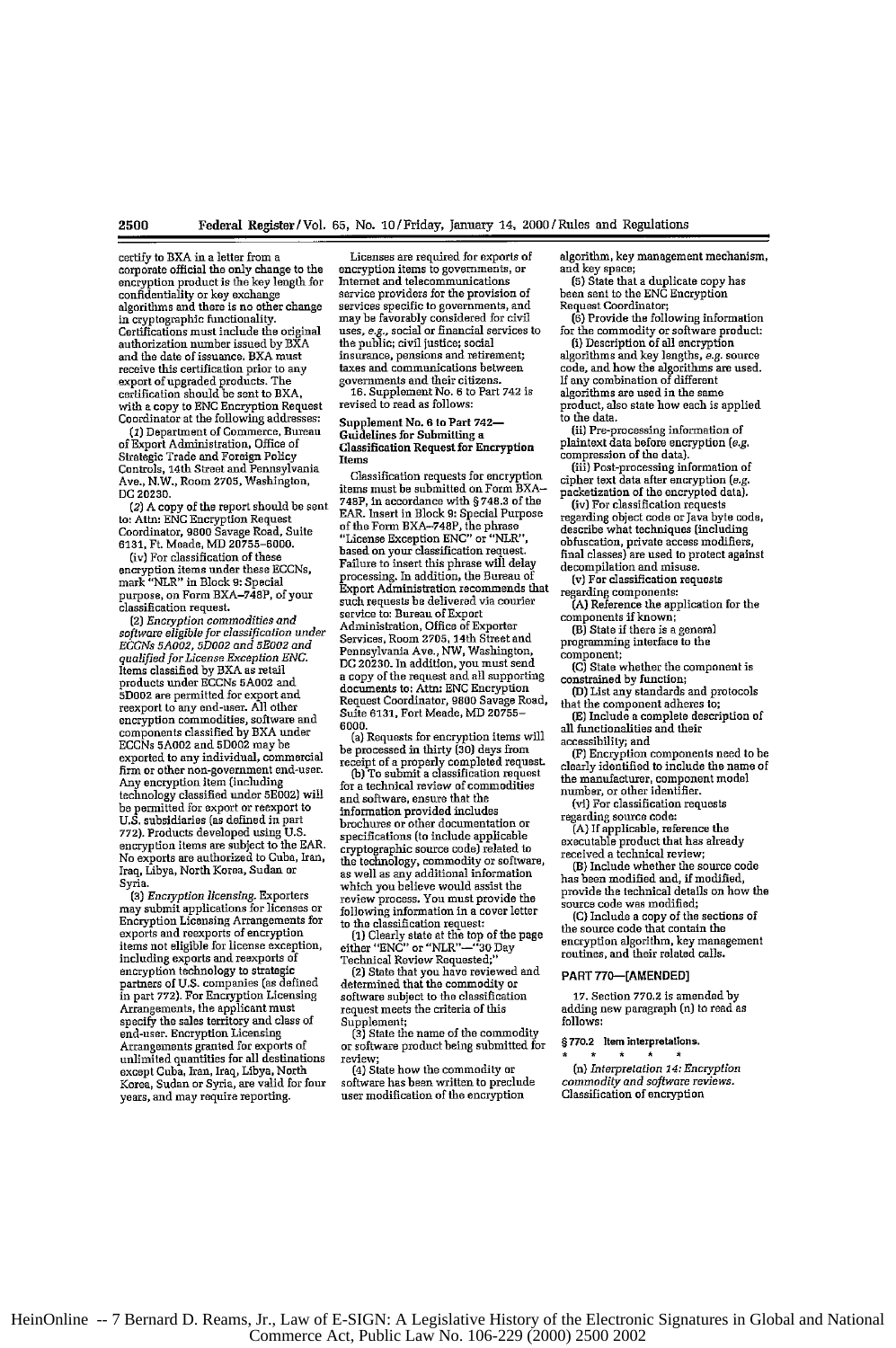commodities or software is required to and manufacturing or industrial entities the user's personal use, ae eligible for commodities or software is required to and manufacturing or industrial entities determine eligibility for all licensing not engaged in the manufacture or mechanisms except source code (see distribution of items or services Set 20.13(e) and  $\chi$ -10(a) and  $\chi$ -10(a) and  $\chi$ -10(a) and  $\chi$ -10(a) and  $\chi$ -10(a) and  $\chi$ -10(a) and  $\chi$ -10(a) and  $\chi$ -10(a) and  $\chi$ -10(a) and  $\chi$ -10(a) and  $\chi$ -10(a) and  $\chi$ -10(a) and  $\chi$ -10(a) and  $\chi$ -10(a

for encryption and decryption. A  $\sum_{\text{symmetric algorithms}}$  is<br>common use of "asymmetric algorithms" is algorithms" is key management.

*"Encryption component".* Any PART **774--AMENDED]** This entry does not control: (a) encryption chips, integrated circuits, [Amended] use in equipment **or** systems excluded application specific encryption toolkits, **19.** Supplement No. I to Part 774, from control paragraphs **(b)** through **(f)** or executable or linkable modules that Category 5-Telecommunications and of this note. Note that **if** a "personaliaed alone are incapable of performing Information Security, is amended: smart card" has multiple functions, the complete cryptographic functions, and a. By revising, immediately following control status of each function is complete cryptographic functions, and a. By revising, immediately following control status of each function is<br>is designed or intended for use in or the EAR 99, the heading for "Part 2— assessed individually; (b) receivin

*encryption items).* A government end-<br>the By revising the heading and the diary foreign central, regional or "List of Items Controlled" for ECCN user is any foreign central, regional or "List of Items Controlled" for ECCN exclusively used for sending the billing<br>local government department, agency, 5A002; and or other entity performing governmental c. By revising the Licensing the broadcast providers; (c) portable or<br>functions; including governmental Requirements section of ECCN 5D002 to mobile radiotelephones for civil use research institutions, governmental read as follows:<br>corporations or their separate business Category 5--Telecommunications and cellular radio communications systems) units (as defined in part 772 of the EAR) **Category 15—1elecommunications and** that are not capable of end-to-end<br>which are engaged in the manufacture **entity information Security**" encryption; (d) equipment where th or distribution of the manufacture<br>
which are engaged in the manufacture<br>
or distribution of the manufacture<br>
or services in the manufacture<br>
or the controlled on the Wassensar Munitions<br>  $\frac{1}{2}$  and  $\frac{1}{2}$  are the co controlled on the Wassenaar Munitions *II. "Information Security"* organizations. This term does not state of "information" (information of copy-<br>include: utilities (including security" equipment, "software", systems, protected "software"; (2) access to an<br>telecommunications companies and  $\begin{minipage}{0.01\textwidth} \begin{tabular}{p{0.03\textwidth}} \begin{tabular}{p{0.03\textwidth}} \begin{tabular}{p{0.03\textwidth}} \begin{tabular}{p{0.03\textwidth}} \begin{tabular}{p{0.03\textwidth}} \begin{tabular}{p{0.03\textwidth}} \begin{tabular}{p{0.03\textwidth}} \begin{tabular}{p{0.03\textwidth}} \begin{tabular}{p{0.03\textwidth}} \begin{tabular}{p{0.03\textwidth}} \begin{tabular}{p{0.03\textwidth}} \begin{tabular}{p{0.03\textwidth}} \begin{tabular}{p{0.03\$ 

mechanisms except source code (see distribution of items or services and Note BCCNs 54002<br>mechanisms except source code (see distribution of items or services and Note: **items** assets asset asset asset §§ 740.13(e) and 740.17(a)(5](i] of the controlled on the Wassonaar Munitions **of tee** foltowing:

may be exported or reexported under a customer or other party to insert **1.** Over-the-counter transactions the applications of the applications of the EAR cryptographic functionality without the 2. Mail order transactions;<br>cryptographic functionality without the 2. Mail order transactions;<br> $\frac{2. \text{Na} \cdot \text{Na}}{2. \text{Electronic transactions}}$ ; or without further technical review as long intervention, help or assistance of the **3.** Electronic transactions; or without further technical review as long intervention, help or assistance of the without further technical review as long intervention, help or assistance of the and capacitons; or its agents, *e.g.,*<br>as the functional encryption capacity of manufacturer or its agents, *e.g.,* alembone cannot assume ca the originally reviewed encryption<br>
manufacturer's signing of cryptographic<br>
product has not been modelled or the user;<br>
conde or proprietary interfaces. If the<br>
enhanced. This does not extend to<br>
environmentic interface i eny tographic interface implements a without further substantial support by the fixed set of cryptographic algorithms, supplier,<br>the substantial support by the extend to cryptographic algorithms and<br>her algorithms are algo products controlled under a different fixed set of cryptographic algorithms,<br>category on the CCL.<br> $\frac{key$  lengths or key exchange receiting the contract of the construction of the constraints of the constraints of the definition for "Health mediator" as a constraint of the definition for "Health mediator" of the definition for "Health mediator" of th the definitions for "Health/medical end-<br>  $\frac{1}{2}$  changed, it will not be considered an<br>
user" and "open" cryptographic interface. All<br>
accessible and will be provided, upon<br>
accessible and will be provided, upon<br>
acces algorithm", "encryption component", interfaces (e.g., those that accept either request, to the appropriate authority in the<br>"government end-user", "open interfaces (e.g., those that accept either exporter's countly in orde cryptographic interface", and interface but do not themselves paragraphs (a) through **(d)** of this **note. Se** "symmetric algorithm" in alphabetical maintain any cryptographic **§** 742.t5(bls **of** the EAR. order, to read as follows: functionality) will **not** be considered

"Asymmetric algorithm". **(Cat 5, Part A cryptographic algorithm**". **(Cat 5, Part A cryptographic algorithm** using an i) A cryptographic algorithm using identical key for both encryption and **components** therefor. different, mathematically-related keys decryption. A common use of  $\ast \ast \ast$ common use of "asymmetric comfidentiality of data.<br>
algorithms" is key management.<br>
\* \* \* *Related Controls: See also 5A992*.<br>
\* \* \* *Related Controls: See also 5A992*.

- 
- 
- 

product that interfaces or conductionality cannot<br>be easily changed by the user<br>c. Designed for installation by the user

PART 772—DEFINITIONS OF TERMS "open" cryptographic interfaces. 5A002 Systems, equipment, application<br>  $\frac{1}{2}$  Asymmetric disorithm". (Cat is, Part  $\frac{1}{2}$  Asymmetric disorithm". (Cat is, Part III) and integrated circu

Fig. 1. The commodity of the commodity of the commodity of the supplement No. 1 to Part 774 (except source code), including Supplement **No. 1** to Part **774** cryptographic capability is restricted for production of another encryption item. 'Information Security,'" removing the equipment for radio broadcast, pay<br>production of another encryption item. 'Information Security,'" removing the equipment for radio broadcast, pa *Government end-user (as applied to* new Notes; television of the consumer type, without List, and international governmental<br>
List, and international governmental<br>
List, and international governmental<br>
organizations. This term does not<br>
include: utilities (including<br>
include: utilities (including<br>
include: ut

HeinOnline -- 7 Bernard D. Reams, Jr., Law of E-SIGN: A Legislative History of the Electronic Signatures in Global and National Commerce Act, Public Law No. 106-229 (2000) 2501 2002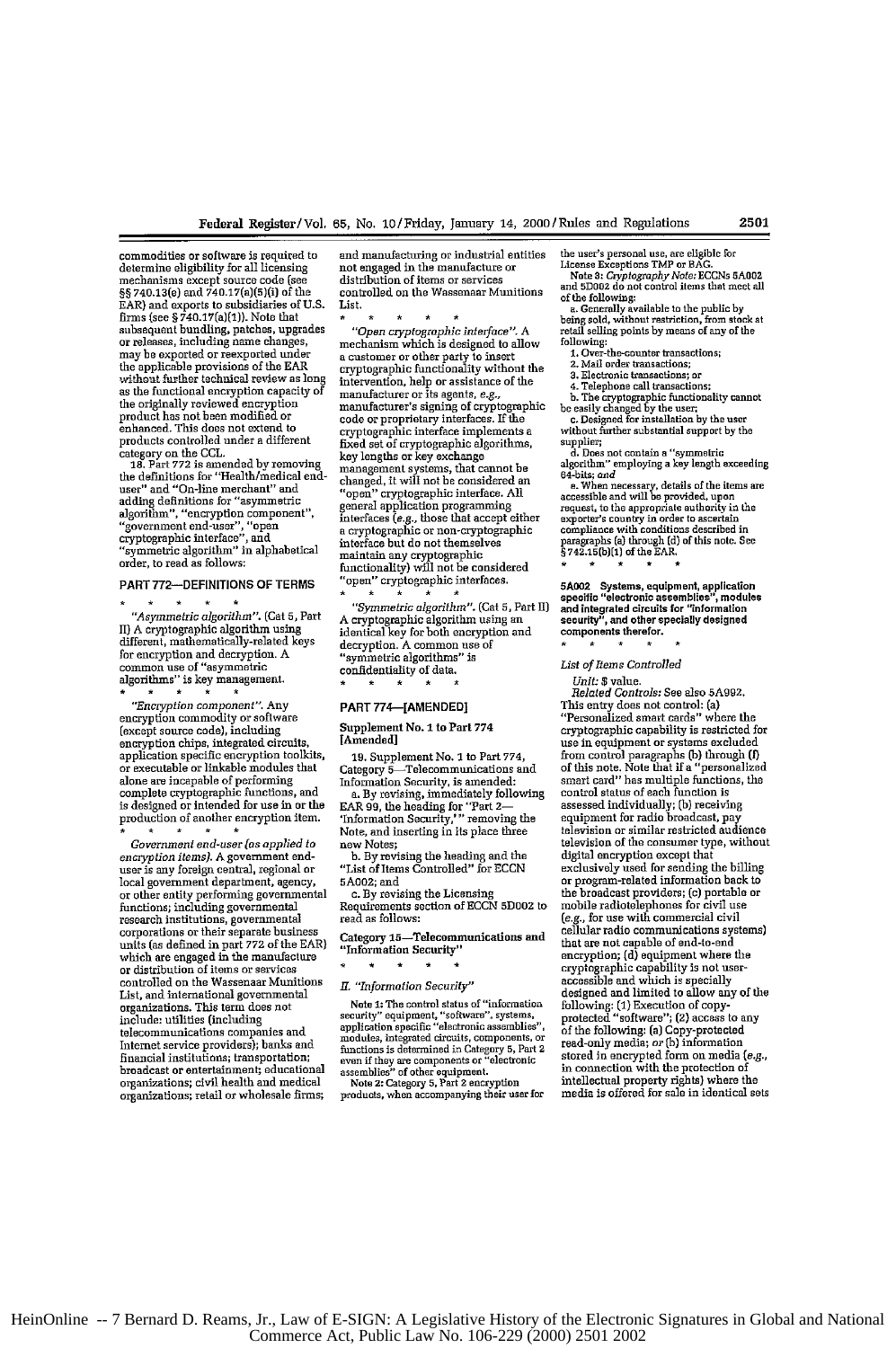to the public; or **(3)** one-time encryption of copyright protected audio/video data; (a) cryptographic equipment specially designed **and** limited for banking use or money transactions; **(f)** cordless telephone equipment not capable of telephone equipment not capable of<br>end-to-end encryption where the<br>maximum effective range of unboosted cordless operation [e.g., a single, unrelayed hop between terminal and home basestation) is less than <sup>400</sup> meters according to the manufacturer's specifications.

Related Definitions: **(1)** The term money transactions in paragraph (e) of Related Controls includes the collection and settlement of fares or credit

functions. (2) **For** the control of global navigation satellite systems receiving equipment containing or employing decryption (e.g., **CPS** or **GLONASS)** see **7A005.** Items

Technical Note: Parity bits are not included **in** the key length.

a. Systems, equipment, application specific "electronic assemblies", modules and integrated circuits for "information security", and other specially designed components therefor:

a.1. Designed or modified to use "cryptography" employing digital techniques performing any cryptographic function other than authentication or digital signature

having any of the following: Technical Notes: 1. Authentication **and** digital signature functions include their

associated key management function. 2. Authentication includes all aspects of access **eontrol** where there is no encryption of friles **or** text **except as** directly related to the protection of passwords, Personal Identification Numbers (PINs) or similar data

to prevent unauthorized access. **3.** "Cryptography" does not include "fixed" data compression **or** coding techniques.

Note: 5A002a.1 includes equipment designed or modified **to** use "cryptography" employing analogue principles when implemented with digital techniques.

a.l.a. **A** "symmetric algorithm" employing a key length in excess **of 56-** bits; or

a.1.b. An "asymmetric algorithm" where the security of the algorithm is<br>based on any of the following:<br>a.1.b.1. Factorization of integers in

excess **of 512** bits *(e.g.,* RSA); a.l.b.2. Computation of discrete

logarithms in a multiplicative group of a finite field of size greater than **512** bits (e.g., Diffie-Hellman over ZipZ); *or* a.l.b.3. Discrete logaritlhms in a group

other than mentioned in 5A002a.1.b.2 in<br>excess of 112 bits (e.g., Diffie-Hellman<br>over an elliptic curve);<br> $\alpha$  a.2. Designed or modified to perform

crypto analytic functions;<br>a.2. Designed or modified to perform<br>crypto analytic functions;<br>a.3. Reserved]

are compromising emanations of<br>reduce the compromising emanations of<br>information-bearing signals beyond what is necessary for the health, safety or electromagnetic interference standards;

a.5. Designed or modified to use cryptographic techniques to generate **the** spreading code for "spread spectrum" or the hopping code for "frequency agility" systems; a.6. Designed or modified to provide

certified or certifiable "multilevel security" or user isolation at a level exceeding Class B2 of the Trusted Computer System Evaluation Criteria **ITCSEC)** or equivalent; a.7. Communications cable systems

designed or modified using mechanical, electrical or electronic means to detect surreptitious intrusion.

## 5D002 Information Security-"Software".

*License Requirements*

| Reason for Control: NS, AT, EI. |  |  |  |  |  |
|---------------------------------|--|--|--|--|--|
|---------------------------------|--|--|--|--|--|

| Control(s)                                                                         | Country chart |  |
|------------------------------------------------------------------------------------|---------------|--|
| NS applies to entire entry  NS Column 1<br>AT applies to entire entry  AT Column 1 |               |  |

**El** applies to encryption items transferred from the **U.S.** Munitions List

to the Commerce Control List consistent with **E.D. 13026** of November **15,1996 (61** FR **58767)** and pursuant to the Presidential Memorandum of that date. Refer to § 742.15 **of** the EAR.

Note: Encryption software is controlled because of its functional capacity, **and not** because of any informational value of such software; such software is not accorded the same treatment under the EAR as other<br>"software"; and for export licensing purposes, encryption software is treated under the EAR in the same manner m **a** commodity included in **ECCN 5AG02.**

Note: Eneryption software controlled for **"E"** reasons **under** this entry remains **subject** to the EAR even when made publicly available in accordance with part 734 of the EAR. See *§§* 740.131e) **and** 740.17(5(i) **of** the EAR **fer** information on releasing certain source code which may be considered publicly available from "EI" controls.

**Note: After a** technical reviaw, **56-bit** items, key management products **not** exceeding **512** bits **and** mass market encryption commodities and software eligible for the Cryptography Note (see § **742.15(b)(1) of** the EARI may be released from "El" **and "NS"** controls.

*License Exceptions:*  $\ddot{\phantom{0}}$  $\star$  $\star$ `∗

**20.** Supplement No. 2 to part **774** (General Technology and Software Notes) is amended by revising the Note at the end of the Supplement to read as follows:

Supplement No. 2 **to** Part 774-General Technology **and** Software Notes

 $\star$  $\star$ **Note:** The General Software Note does not apply **to** "software" controlled **by** Category 5, Part **2** ("Information Security"). For "sotware" controlled **by** Category **5,** Pact **2.** see Supplement No. 1 to Pet 774, Category **5,** Part 2, Note 3-Cryptography Note.

Dated: January **11,** 2000,

*Y.* Roger Majak,

*Assistant SeertaryforExport Administration.*

[FR Doe. **00-983** Filed 1-12-00; 9:04 am] **BILLING CODE 3510-33-P** 

HeinOnline -- 7 Bernard D. Reams, Jr., Law of E-SIGN: A Legislative History of the Electronic Signatures in Global and National Commerce Act, Public Law No. 106-229 (2000) 2502 2002